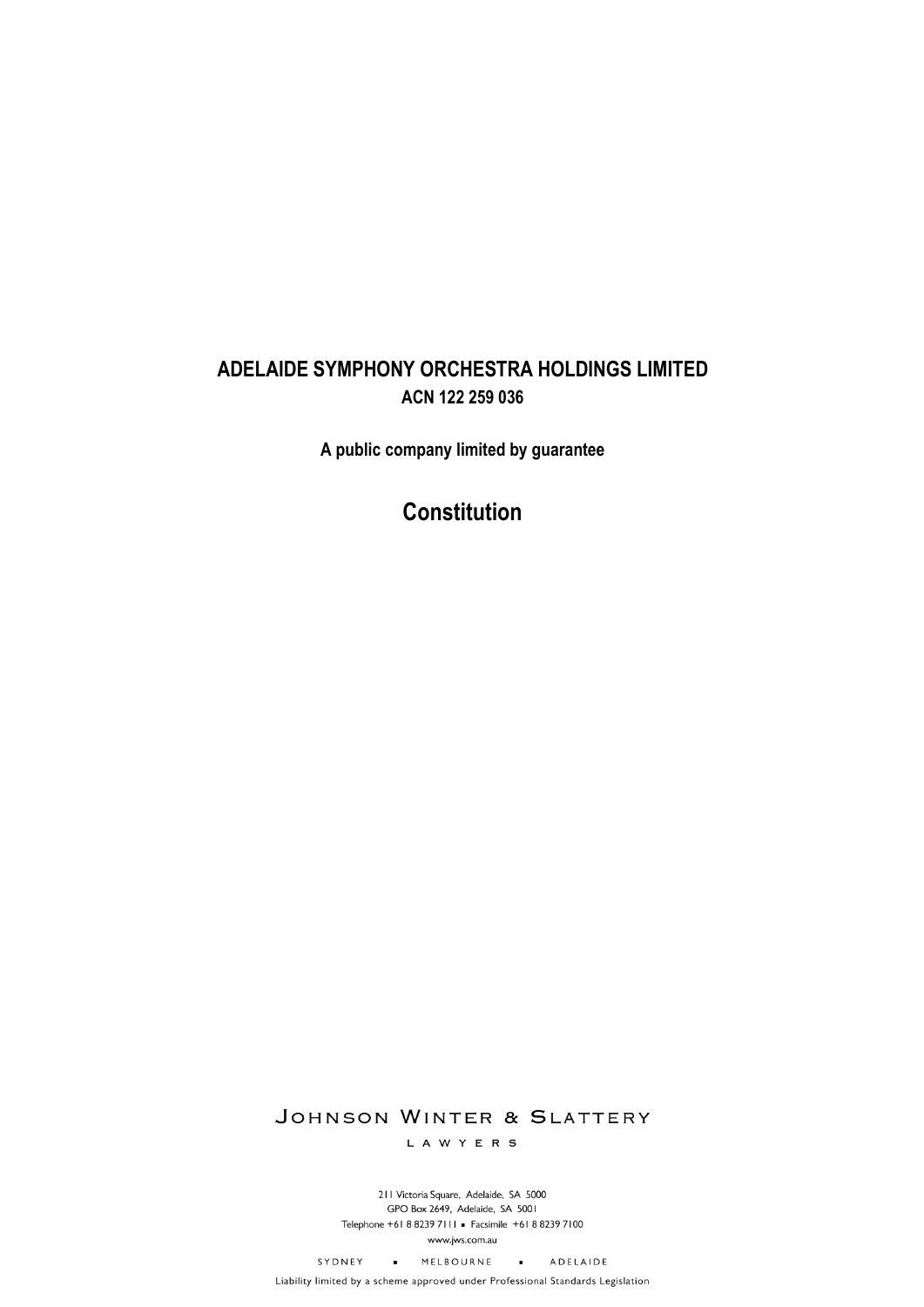# **CONTENTS**

| $\mathbf{2}$                                                | <b>Objects</b>                                                                                                                                                                                                                                                               |  |
|-------------------------------------------------------------|------------------------------------------------------------------------------------------------------------------------------------------------------------------------------------------------------------------------------------------------------------------------------|--|
| 3                                                           | <b>Income and Property</b>                                                                                                                                                                                                                                                   |  |
| 4                                                           | <b>Directors</b>                                                                                                                                                                                                                                                             |  |
| 4.1<br>4.2<br>4.3<br>4.4<br>4.5                             | Directorship of Adelaide Symphony Orchestra Pty Ltd<br><b>Remuneration of Directors</b><br><b>Directors' Interests</b><br>Vacation of Office<br><b>Actions of Directors</b>                                                                                                  |  |
| 5                                                           | <b>Powers and Duties of Directors</b>                                                                                                                                                                                                                                        |  |
| 5.1<br>5.2<br>5.3<br>5.4<br>5.5<br>5.6<br>5.7<br>5.8<br>5.9 | Directors to Manage Company<br><b>Specific Powers of Directors</b><br>Appointment of Attorney<br>Provisions in Power of Attorney<br><b>Minutes</b><br><b>Signing of Cheques</b><br>Code of Conduct<br>Confidentiality<br>Conflicts of Interests and Declaration of Interests |  |
| 6                                                           | <b>Proceedings of Directors</b>                                                                                                                                                                                                                                              |  |
| 6.1<br>6.2<br>6.3<br>6.4<br>6.5<br>6.6<br>6.7<br>6.8        | <b>Directors' Meetings</b><br>Director May Convene a Meeting<br>Voting<br><b>Chairperson's Casting Vote</b><br>Quorum for Directors' Meeting<br>Chairperson and Deputy Chairperson<br>Absence of Chairperson at Directors' Meeting<br><b>Circular Resolutions</b>            |  |
| 7                                                           | <b>Committees</b>                                                                                                                                                                                                                                                            |  |
| 7.1<br>7.2<br>7.3<br>7.4                                    | Delegation to Committee<br>Powers Delegated to Directors' Committees<br>Meetings of Directors' Committee<br>Limits on Expenditure                                                                                                                                            |  |
| 8                                                           | <b>Chief Executive Officer and Managing Director</b>                                                                                                                                                                                                                         |  |
| 9                                                           | <b>Secretary</b>                                                                                                                                                                                                                                                             |  |
| 10                                                          | <b>Audit</b>                                                                                                                                                                                                                                                                 |  |
| 11                                                          | <b>Service of Documents</b>                                                                                                                                                                                                                                                  |  |
| 11.1                                                        | <b>Notices</b>                                                                                                                                                                                                                                                               |  |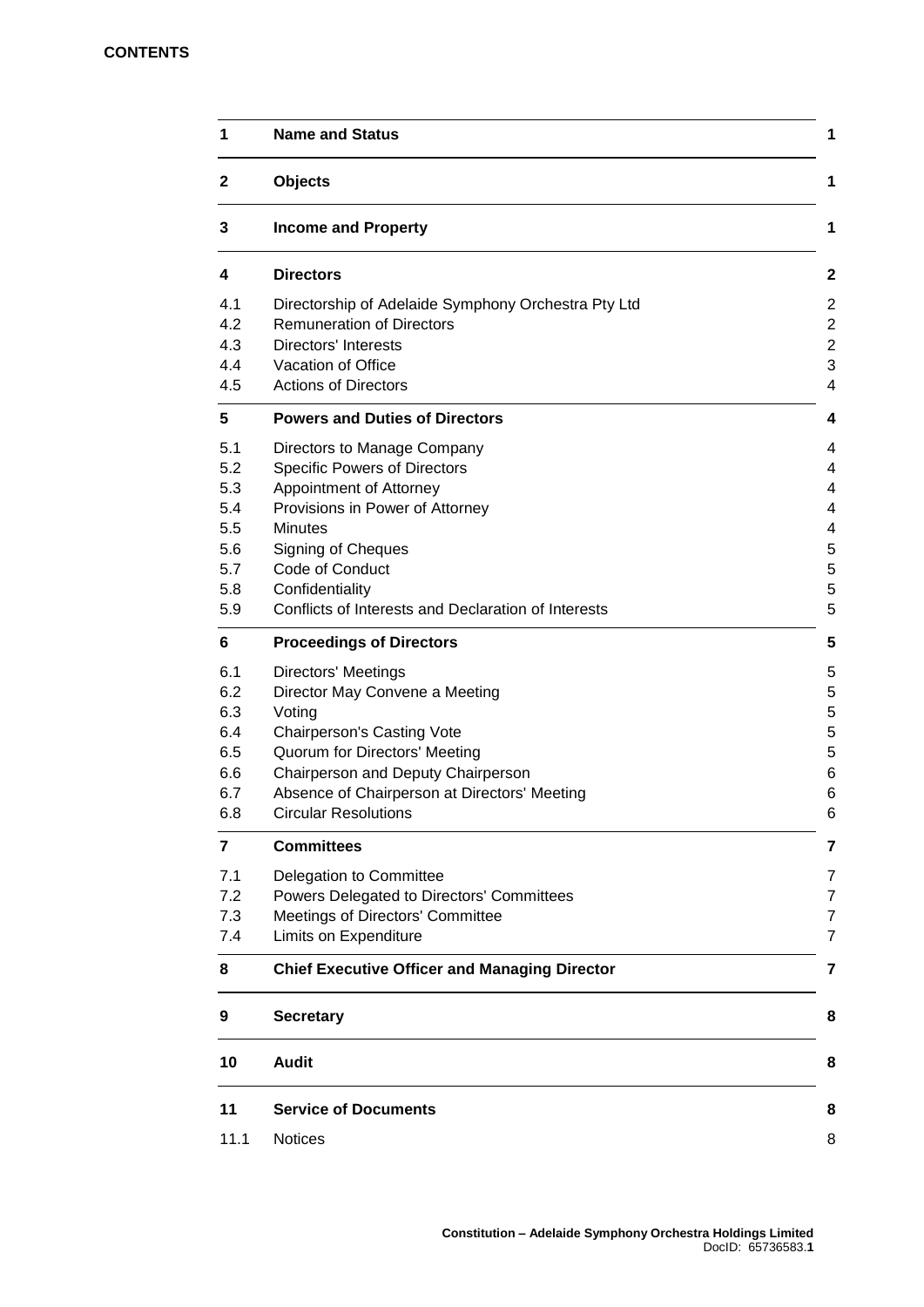# **CONTENTS**

| 12             | <b>Winding Up</b>                                              | 9        |
|----------------|----------------------------------------------------------------|----------|
| 13             | Indemnity                                                      | 9        |
| 14             | <b>Amendment</b>                                               | 10       |
| 15             | <b>Limited Liability</b>                                       | 10       |
| 16             | <b>Membership</b>                                              | 10       |
| 16.1<br>16.2   | <b>Members</b><br><b>Cessation of Membership</b>               | 10<br>10 |
| 17             | <b>Subscriptions</b>                                           | 10       |
| 18             | <b>General Meetings</b>                                        | 11       |
| 18.1           | <b>Annual General Meeting</b>                                  | 11       |
| 18.2           | <b>Convening General Meeting</b>                               | 11       |
| 18.3           | Notice of General Meeting                                      | 11       |
| 18.4           | Persons Entitled to Notice of Meeting                          | 11       |
| 18.5           | Quorum for meeting of Members                                  | 11       |
| 18.6           | <b>Cancellation or Postponement</b>                            | 11       |
| 18.7           | Notice of Cancellation or Postponement                         | 11       |
| 18.8           | Time for Postponement of Meeting                               | 12       |
| 18.9           | <b>Business at Postponed Meeting</b>                           | 12       |
| 18.10          | Appointment of Proxy, Attorney or Representative               | 12       |
| 18.11          | Proxy, Attorney or Representative at Postponed Meeting         | 12       |
| 18.12<br>18.13 | Non-Receipt of Notice<br><b>Electronic Lodgment of Proxies</b> | 13<br>13 |
| 18.14          | Directors May Waive Requirements of Proxies                    | 13       |
| 19             | <b>Proceedings at General Meetings</b>                         | 13       |
| 19.1           | Reference to a Member                                          | 13       |
| 19.2           | Quorum                                                         | 13       |
| 19.3           | Quorum and Time                                                | 13       |
| 19.4           | <b>Adjourned Meeting</b>                                       | 14       |
| 19.5           | <b>Chairperson of General Meeting</b>                          | 14       |
| 19.6           | Absence of Chairperson                                         | 14       |
| 19.7           | <b>Conduct of General Meetings</b>                             | 14       |
| 19.8           | <b>Adjournment of General Meeting</b>                          | 14       |
| 19.9           | Notice of Adjourned Meeting                                    | 15       |
| 19.10          | Questions Decided by Majority                                  | 15       |
| 19.11          | Casting Vote for Chairperson                                   | 15       |
| 19.12          | <b>Declaration of Results</b><br>Poll                          | 15       |
| 19.13<br>19.14 | <b>Entitlement to Vote</b>                                     | 15<br>16 |
| 19.15          | Votes of Two Proxies or Attorneys                              | 16       |
| 19.16          | Validity of Votes                                              | 16       |
| 19.17          | <b>Objection to Voting Qualification</b>                       | 16       |
| 19.18          | Director Entitled to Notice of Meeting                         | 16       |
| 19.19          | Members' Resolution in Writing                                 | 16       |
|                |                                                                |          |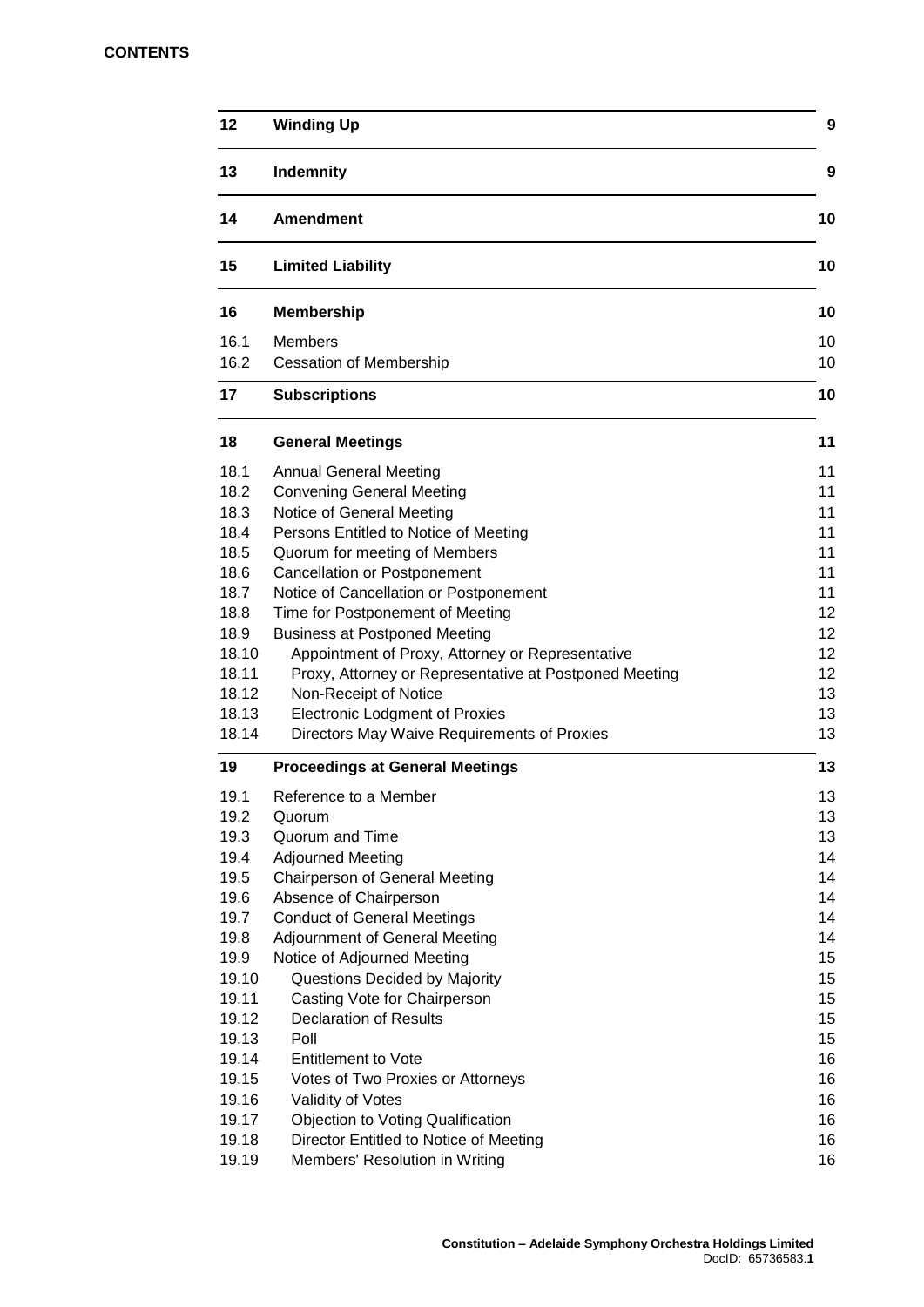| 20   | <b>Directors: Non-Common Provisions</b> | 17 |
|------|-----------------------------------------|----|
| 20.1 | Number of Directors                     | 17 |
| 20.2 | Change of Number of Directors           | 17 |
| 20.3 | Appointment and Removal of Directors    | 17 |
| 20.4 | <b>Eligibility for Election</b>         | 17 |
| 20.5 | Appointment by Directors                | 18 |
| 20.6 | Casual vacancy or additional Director   | 18 |
| 20.7 | Advisers                                | 18 |
| 20.8 | <b>Retirement of Directors</b>          | 18 |
| 20.9 | Remaining Directors May Act             | 18 |
| 21   | <b>Miscellaneous</b>                    | 18 |
|      |                                         |    |
| 21.1 | Definitions                             | 18 |
| 21.2 | Interpretation                          | 19 |
| 21.3 | Corporations Act                        | 20 |
| 21.4 | Headings                                | 20 |
| 21.5 | Submission to Jurisdiction              | 20 |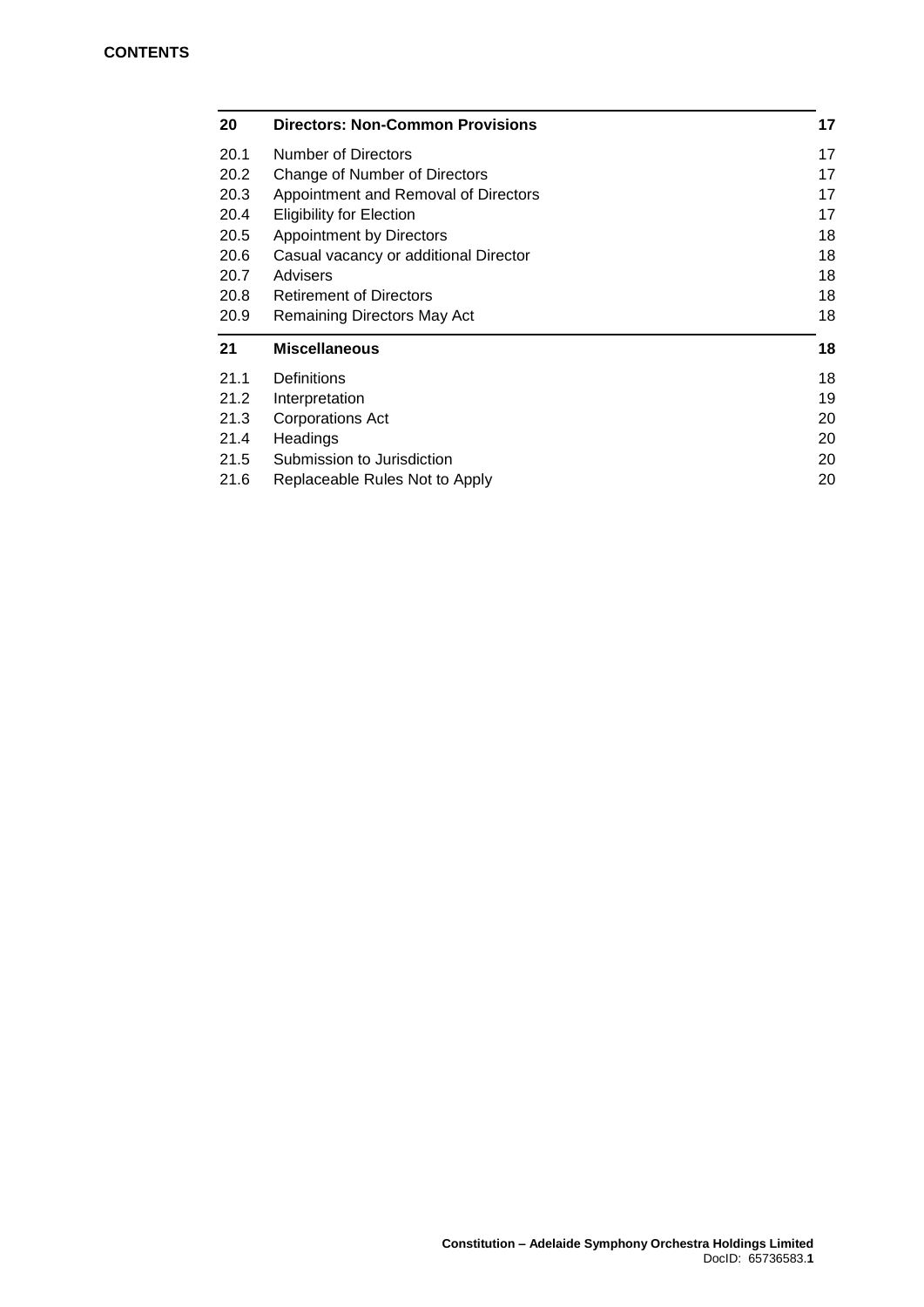# **Adelaide Symphony Orchestra Holdings Limited – Constitution**

# **PART A: INTRODUCTION**

# **1 Name and Status**

- (a) The name of the Company is "Adelaide Symphony Orchestra Holdings Limited".
- (b) The Company is a public company limited by guarantee.

# <span id="page-4-0"></span>**2 Objects**

The objects for which the Company is established are:

- (a) To promote, encourage and produce and join in promoting, encouraging and producing orchestral music through the ASO and other forms of entertainment consistent with the ASO's artistic standing and role.
- (b) To acknowledge the ASO as a community icon and to foster community involvement in the development and activities of the ASO.
- (c) To advance the work and profile of the ASO in the Australian and international orchestral music communities as one of Australia's major symphony orchestras, including through concert performances, touring, recording, broadcasting, fundraising and obtaining sponsorship.
- (d) To develop and maintain widely-based audiences for the performance of orchestral music.
- (e) To facilitate the provision of rewarding employment and career development opportunities for talented Australian musicians and administrative staff and high calibre international musicians.
- (f) To promote the public benefit derived from the maintenance of a symphony orchestra recognised internationally for its high quality.
- (g) To encourage the participation of young people in the orchestral music art form through the provision of music education programs, young performers and young artists programs and other musical appreciation activities.
- (h) To actively promote, initiate and commission, in the first instance, Australian musical composition and performance.
- (i) To establish, promote, concur or assist in establishing, forming or promoting any other company, corporation or joint venture whose objects shall in any manner enhance either directly or indirectly the interests of the Company and to conduct and carry on or liquidate or wind up any such company, corporation or joint venture and to take or otherwise acquire and hold shares, securities or any other interest in, and to guarantee payment of any obligations of, any such company, corporation or joint venture.

# <span id="page-4-1"></span>**3 Income and Property**

(a) The income and property of the Company shall be applied solely towards the promotion of the objects of the Company set out in Clause [2](#page-4-0) and no portion thereof shall be paid or transferred directly or indirectly by way of dividend, bonus or otherwise by way of profit to Members of the Company.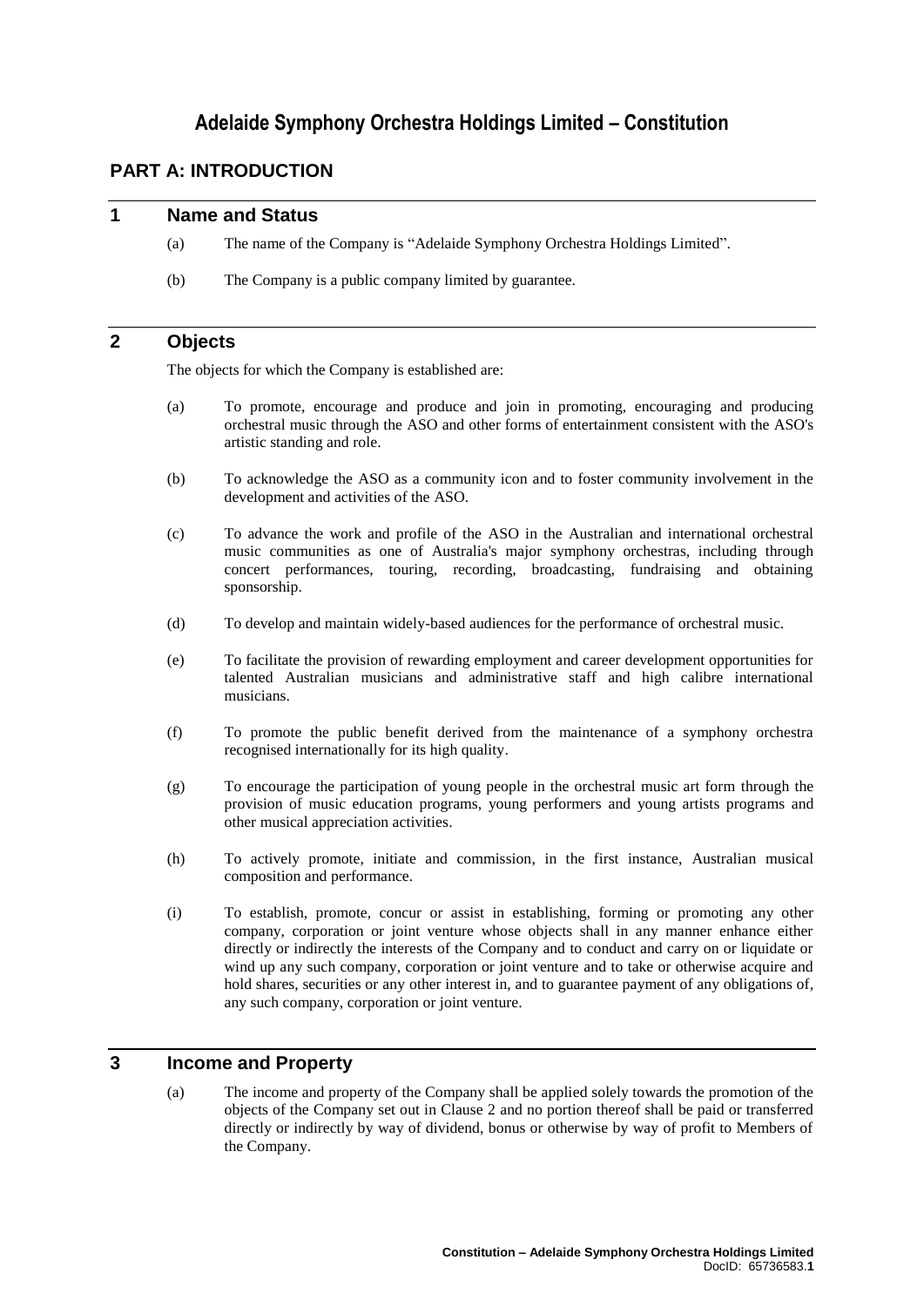(b) Nothing in this Clause [3](#page-4-1) prevents the payment in good faith by the Company of any payment permitted by Claus[e 4.2.](#page-5-0)

# **PART B: COMMON PROVISIONS<sup>1</sup>**

# **4 Directors**

#### **4.1 Directorship of Adelaide Symphony Orchestra Pty Ltd**

- (a) For as long as Adelaide Symphony Orchestra Pty Ltd is a wholly-owned subsidiary of the Company, a Director of the Company shall also be a director of Adelaide Symphony Orchestra Pty Ltd and, for that purpose, as a condition of a person's appointment as a director of the Company, the person must also give a director's consent to act as a director of Adelaide Symphony Orchestra Pty Ltd.
- (b) A person who is appointed a Director of the Company shall also be taken to be appointed as a director of Adelaide Symphony Orchestra Pty Ltd at the same time.
- (c) A Director may be an employee of the Company or an employee of Adelaide Symphony Orchestra Pty Ltd.
- (d) The Directors acknowledge that the board of Directors is intended to be a skills based board and any appointment of a Director is intended to be based on the required skills determined by the Members as they see fit from time to time.

# <span id="page-5-0"></span>**4.2 Remuneration of Directors**

- (a) The Directors will be paid such remuneration as is from time to time determined by the Company in general meeting. That remuneration will be taken to accrue from day to day.
- (b) If authorised by a resolution of the Directors, a Director may be paid any fee, remuneration or commission for services rendered or goods provided to the Company (including professional or other charges for work done by a Director other than as a Director).
- (c) The Directors may also be paid all reasonable travelling and other expenses properly incurred by them in attending and returning from meetings of Directors or any committee or general meetings of the Company or otherwise in connection with the business of the Company.

#### <span id="page-5-1"></span>**4.3 Directors' Interests**

 $\overline{a}$ 

Subject to prior disclosure of the Director's material personal interests to the other Directors, and authorisation by a resolution of the Directors, and complying with the Corporations Act regarding disclosure of and voting on matters involving material personal interests, a Director may:

- (a) hold any office in the Company on a voluntary basis, except that of Auditor of the Company;
- (b) hold any office on a voluntary basis in any other company, body corporate, trust or entity promoted by the Company or in which the Company has an interest of any kind;
- (c) enter into any contract or arrangement with the Company;

<sup>1</sup> **NOTE:** Except for clauses 4.1 and 4.4(l), the provisions in "Part B: Common Provisions" of the Company's Constitution and Adelaide Symphony Orchestra Pty Ltd's Constitution are identical. Clauses 4.1 and 4.4(l) in both Constitutions are similar and they operate together dealing with the same concepts.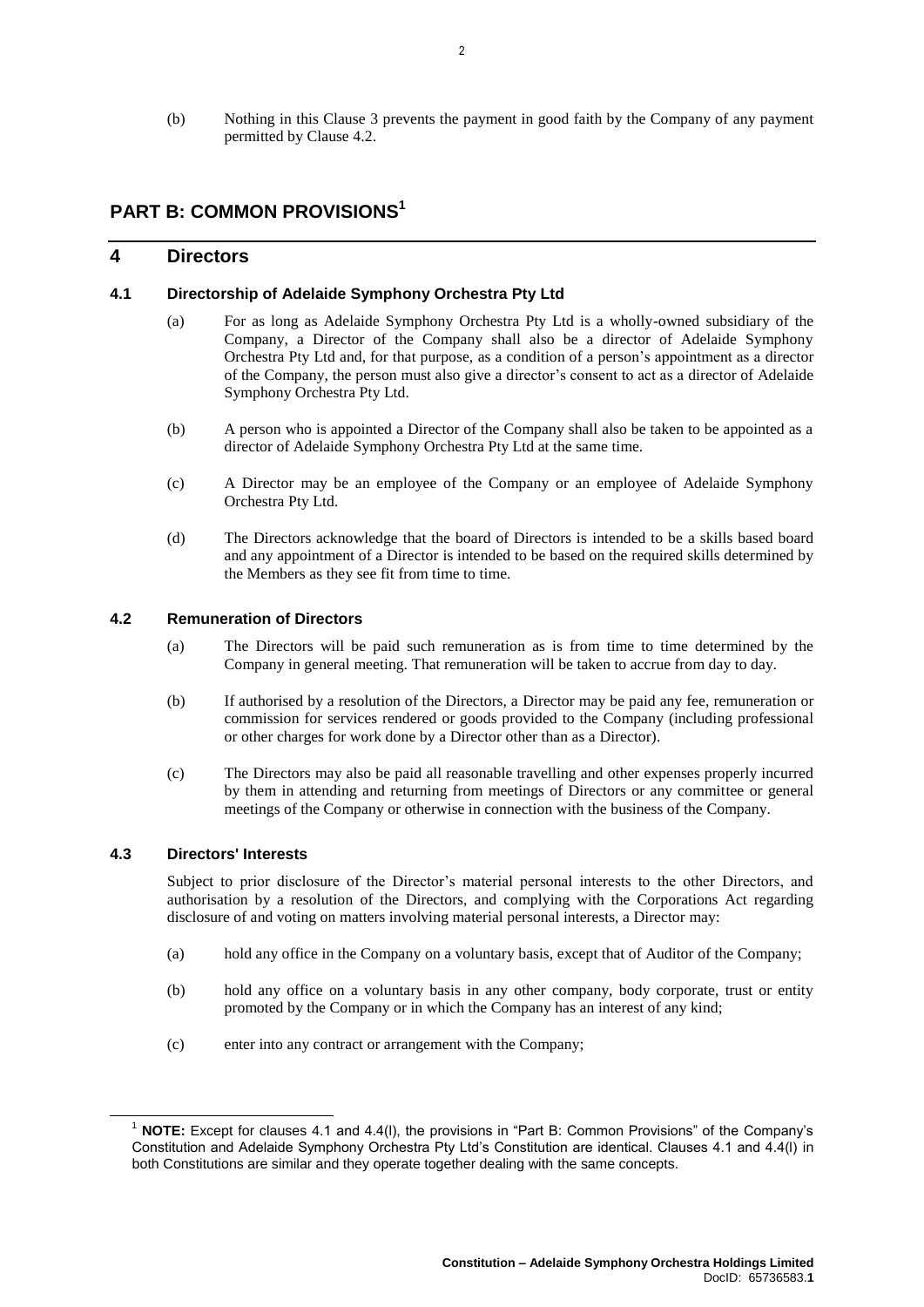- (d) enter into any sponsorship contract or arrangement with the Company, including as a member of a firm or organisation that enters into a sponsorship contract or arrangement with the Company;
- (e) participate in any association, institution, fund, trust or scheme for past or present employees or Directors of the Company or persons dependent on or connected with them;
- (f) act in a professional capacity (or be a member of a firm which acts in a professional capacity) for the Company on a voluntary basis, except as Auditor of the Company;
- (g) participate in, vote on and be counted in a quorum for any meeting, resolution or decision of the Directors and may be present at any meeting where any matter is being considered by the Directors;
- (h) sign or participate in the execution of a document by or on behalf of the Company; and
- (i) do any of the above despite the fiduciary relationship of the Director's office:
	- (i) without any liability to account to the Company for any direct or indirect benefit accruing to the Director; and
	- (ii) without affecting the validity of any contract or arrangement.

A reference to the Company in this Clause [4.3](#page-5-1) is also a reference to each related body corporate of the Company.

# **4.4 Vacation of Office**

In addition to the circumstances in which the office of a Director becomes vacant under the Corporations Act and this Constitution, the office of a Director becomes vacant if the Director:

- (a) becomes of unsound mind or a person whose person or estate is liable to be dealt with in any way under the law relating to mental health;
- (b) resigns by written notice to the Company;
- (c) is removed from office by a resolution of the Company;
- (d) is removed from office as required or permitted by the Corporations Act or this Constitution;
- (e) becomes prohibited from being a Director by reason of the Corporations Act or an order made under the Corporations Act;
- (f) becomes disqualified by the Commissioner of the Australian Charities and Not-for-profits Commission from being eligible to be a "responsible entity" for the purposes of the *Australian Charities and Not-for-profits Commission Act 2012* (Cth);
- (g) dies;
- (h) is convicted of an indictable offence;
- (i) becomes bankrupt or makes any general arrangement or composition with his or her creditors;
- (j) is not present at meetings of the Directors for a continuous period of 3 months without leave of absence from the Directors;
- <span id="page-6-0"></span>(k) at the time of his or her appointment as a Director he or she was also the Chief Executive Officer, ceases to hold the office of Chief Executive Officer of the Company (unless the other Directors decide otherwise);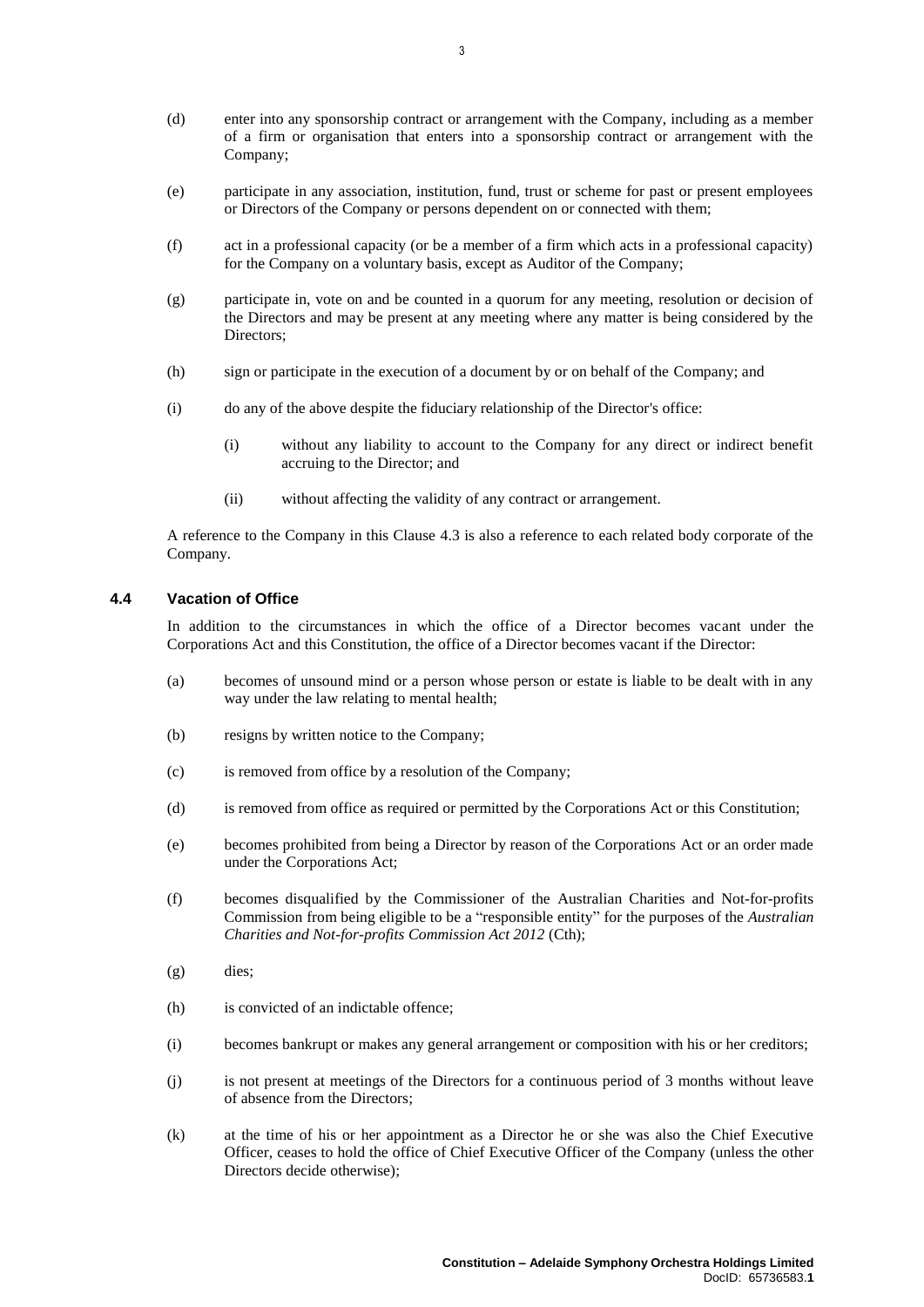- (l) at the time of his or her appointment as a Director he or she was an employee of the Company or Adelaide Symphony Orchestra Pty Ltd, ceases to be an employee of the Company or Adelaide Symphony Orchestra Pty Ltd (unless the other Directors decide otherwise);
- (m) at the time of his or her appointment as a Director he or she was a current serving musician of the ASO orchestra ensemble, ceases to be a serving musician of the ASO orchestra ensemble (unless the other Directors decide otherwise); or
- (n) ceases to be a director of Adelaide Symphony Orchestra Pty Ltd.

# **4.5 Actions of Directors**

- (a) All bona fide acts of the Directors in meeting or committee or by any person acting as a Director shall, notwithstanding any defect in the appointment of any such Director or that any of them were disqualified or, subject to paragraph [\(b\),](#page-7-0) that due notice of any such meeting had not been given, be as valid as if all necessary requirements had been complied with.
- <span id="page-7-0"></span>(b) Acts carried out at a Directors' meeting will be void if, within one month from the date of such meeting, objection is taken by a Director who did not receive due notice of the meeting.

# **5 Powers and Duties of Directors**

### <span id="page-7-1"></span>**5.1 Directors to Manage Company**

- (a) The business of the Company is to be managed by the Directors, who may exercise all such powers of the Company as are not, by the Corporations Act or by this Constitution, required to be exercised by the Company in general meeting.
- (b) The Company will only engage in a business or other activity that furthers the objects set out in Clause [2,](#page-4-0) unless such other business or activity is authorised by a resolution of the Company.

# **5.2 Specific Powers of Directors**

Without limiting the generality of Clause [5.1,](#page-7-1) the Directors may exercise all the powers of the Company to borrow or raise money, to charge any property or business of the Company or give any security for a debt, liability or obligation of the Company or of any other person.

# <span id="page-7-2"></span>**5.3 Appointment of Attorney**

The Directors may, by power of attorney, appoint any person or persons to be the attorney or attorneys of the Company for the purposes and with the powers, authorities and discretions vested in or exercisable by the Directors for such period and subject to such conditions as they think fit.

# **5.4 Provisions in Power of Attorney**

A power of attorney granted under Clause [5.3](#page-7-2) may contain such provisions for the protection and convenience of persons dealing with the attorney as the Directors think fit and may also authorise the attorney to delegate (including by way of appointment of a substitute attorney) all or any of the powers, authorities and discretions vested in the attorney.

# **5.5 Minutes**

The Directors must cause minutes of meetings to be made and kept in accordance with the Corporations Act.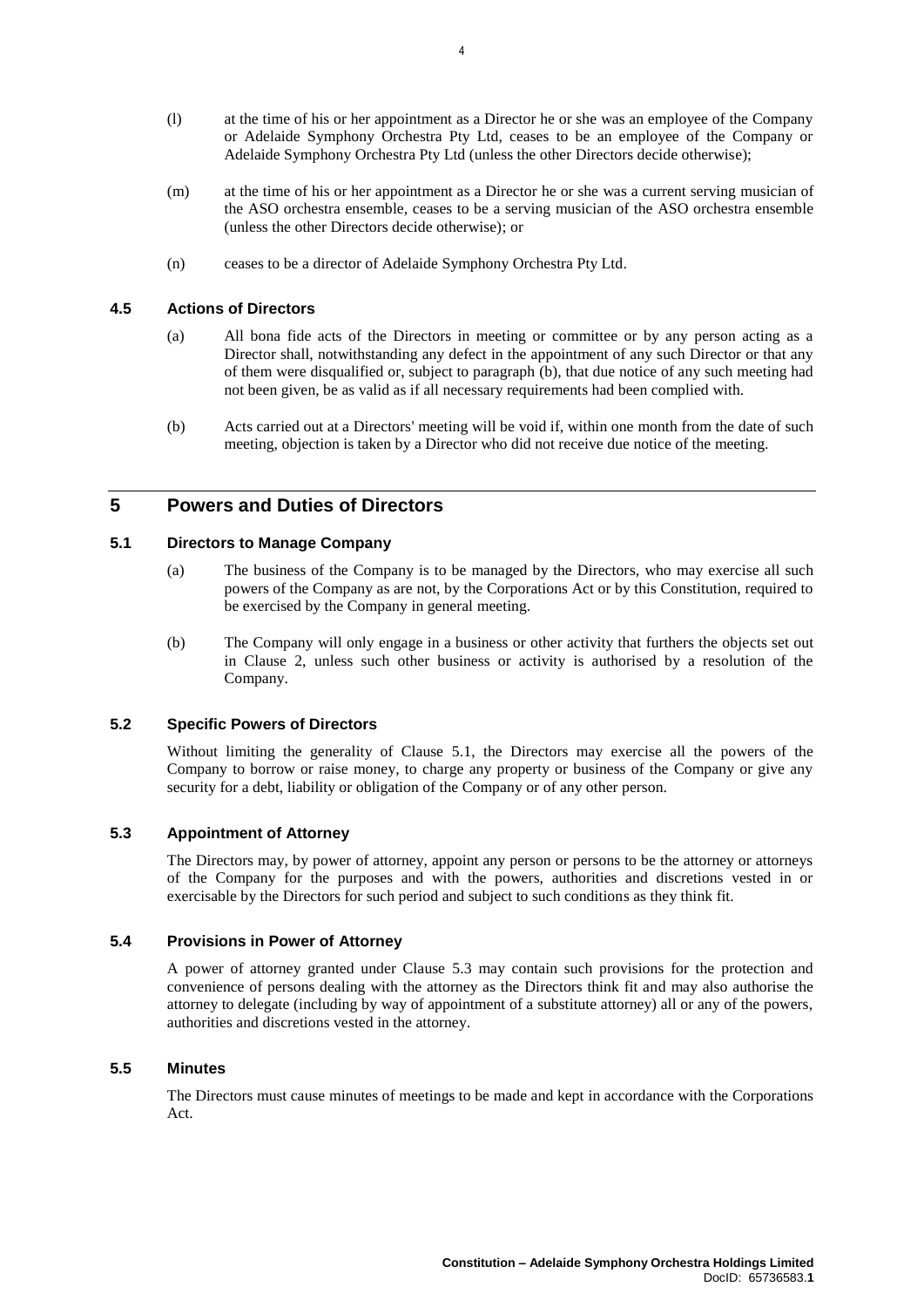### **5.6 Signing of Cheques**

The Directors may determine the manner in which, and persons by whom, cheques, promissory notes, bankers' drafts, bills of exchange and other negotiable instruments, and receipts for money paid to the Company, may be signed, drawn, accepted, endorsed or otherwise executed.

### **5.7 Code of Conduct**

The Directors must comply with the Company's Code of Conduct as amended from time to time.

#### **5.8 Confidentiality**

- (a) Each Director must not disclose any Confidential Information received in their capacity as Director other than in accordance with their duties as a Director and applicable law.
- (b) A Director who has received Confidential Information must not use it except for the purpose of exercising his or her rights or performing his or her obligations as a Director in relation to the Company or the business of the Company.

#### **5.9 Conflicts of Interests and Declaration of Interests**

A Director who has a material personal interest in a matter that relates to the affairs of the Company must give the other Directors of the Company notice of the interest in accordance with section 191 of the Corporations Act.

# **6 Proceedings of Directors**

## **6.1 Directors' Meetings**

The Directors may meet together for the dispatch of business and adjourn and otherwise regulate their meetings as they think fit. The Directors may use any form of technology to conduct their meetings (including at two or more venues) as they think fit that provides each Director present at meetings with the means to participate in meetings.

#### **6.2 Director May Convene a Meeting**

At any time, the Secretary must, on the written request of the Chairperson or 3 Directors, convene a meeting of the Directors. At least 48 hours notice of any meeting, and the agenda that is to be relevant to it, shall be given to all the Directors unless all the Directors waive that requirement.

# **6.3 Voting**

A question arising at a meeting of Directors is to be decided by a majority of votes of Directors present and entitled to vote and that decision is for all purposes a decision of the Directors.

#### **6.4 Chairperson's Casting Vote**

In the event of an equality of votes, the Chairperson of the meeting has a casting vote except at any meeting at which only two of the Directors who are present are entitled to vote.

#### **6.5 Quorum for Directors' Meeting**

- (a) No business may be transacted at a meeting of Directors unless a quorum is present at the time when the meeting proceeds to business and throughout the meeting.
- (b) At a meeting of Directors, the number of Directors whose presence is necessary to constitute a quorum shall consist of a simple majority of the Directors entitled to attend.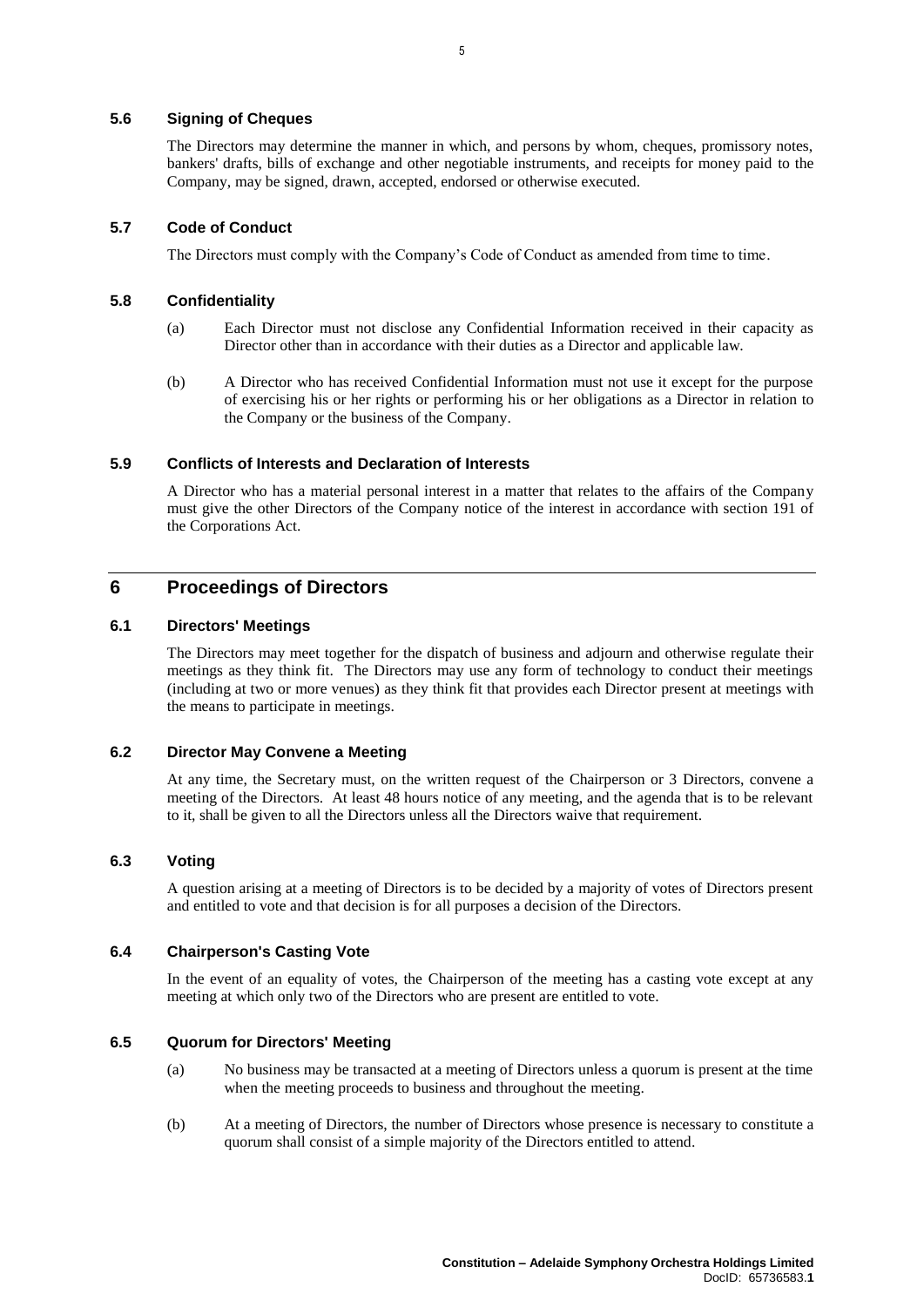- (c) If, within 30 minutes after the time appointed for a Directors' meeting, a quorum is not present, the meeting stands adjourned to the same day in the next week and the same time and place.
- (d) If, at an adjourned Directors' meeting, a quorum is not present within 30 minutes after the time appointed for the adjourned Directors' meeting, the meeting is dissolved.

#### <span id="page-9-0"></span>**6.6 Chairperson and Deputy Chairperson**

The Directors must elect one of their number as Chairperson and another as Deputy Chairperson of their meetings and may also determine the period for which the persons elected are to hold office.

### **6.7 Absence of Chairperson at Directors' Meeting**

If a Directors' meeting is held and:

- (a) a Chairperson has not been elected under Clause [6.6;](#page-9-0) or
- (b) the Chairperson is not present within 10 minutes after the time appointed for the holding of the meeting or is unable or unwilling to act; and
- (c) a Deputy Chairperson is not present to act as chairperson for that meeting,

the Directors present must elect one of their number to be a chairperson of the meeting.

#### <span id="page-9-1"></span>**6.8 Circular Resolutions**

- (a) If a resolution in writing is submitted to the Directors individually and approved of in writing by a majority of the Directors for the time being, that resolution is to be taken as having been passed by a meeting of the Directors.
- (b) For the purposes of paragraph [\(a\):](#page-9-1)
	- (i) the meeting is taken as having been held on the day on which, and at the time at which, the document was last assented to by a Director whose assent then constituted assent by a majority of the Directors;
	- (ii) two or more separate documents in identical terms each of which is assented to by one or more Directors are to be taken as constituting one document; and
	- (iii) a Director may signify assent to a document by signing the document or by notifying the Company of the Director's assent in person, facsimile transmission or other document produced by electronic or mechanical or other means where a copy or representation of the Director's signature appears on the document in the possession of the Company or the name of the Director appears on the document at, or towards, the end thereof.
- (c) Where a Director signifies assent to a document otherwise than by signing the document the Director must, by way of confirmation, sign the document at the next meeting of the Directors attended by that Director but failure to do so does not invalidate the act, matter, thing or resolution to which the document relates.
- (d) Where a document is assented to in accordance with paragraph [\(a\)](#page-9-1) the document is to be taken as a minute of a meeting of the Directors.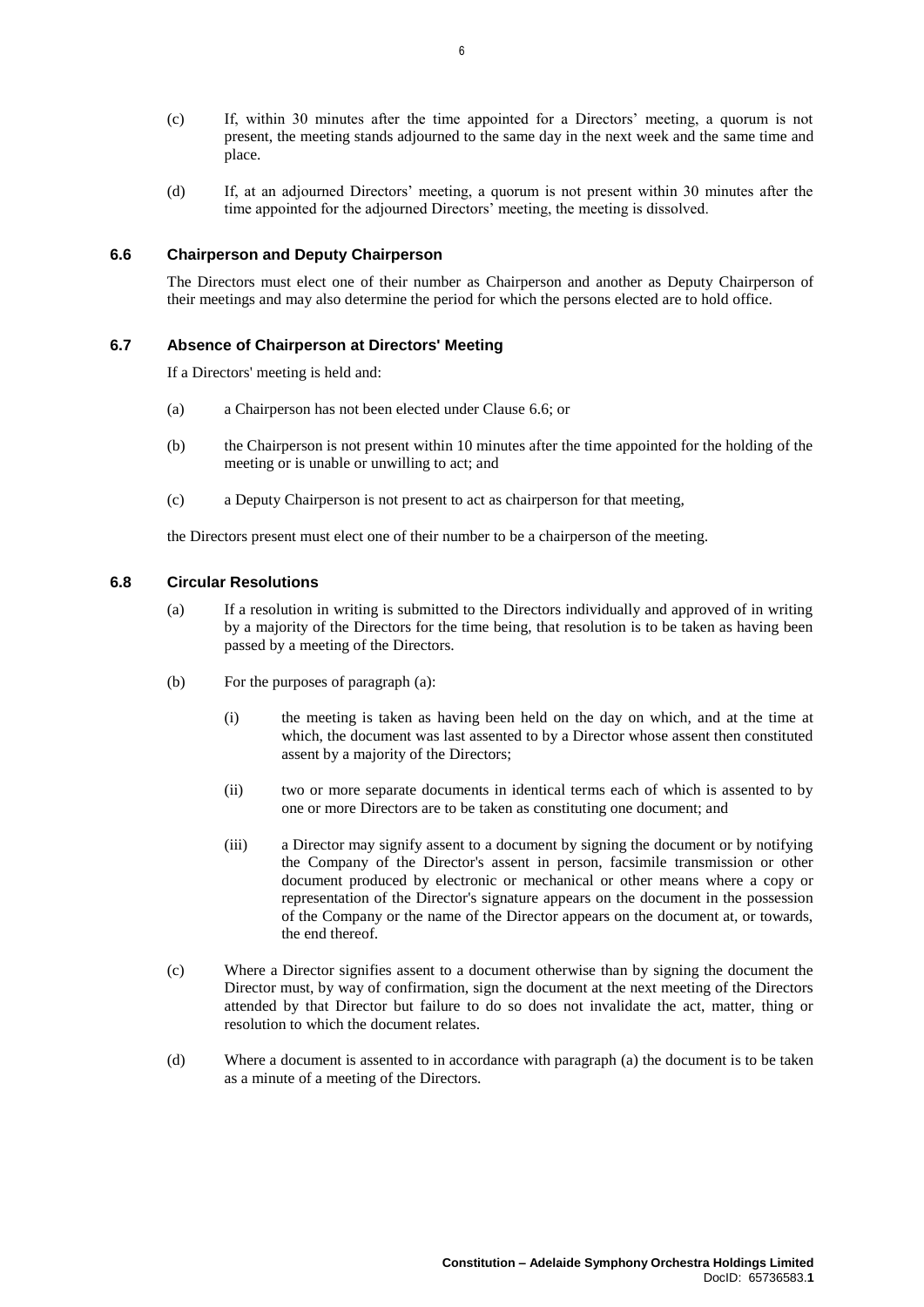# **7 Committees**

## <span id="page-10-0"></span>**7.1 Delegation to Committee**

- (a) Without limiting the Directors' power to delegate under section 198D of the Corporations Act, the Directors may delegate any of their powers, other than powers required by law to be dealt with by Directors as a board, to a committee or committees consisting of such persons as they think fit.
- (b) Any such delegation must require (and if not so required, it will be deemed) that a quorum of such committee or committees shall consist of a simple majority of the Committee members entitled to attend.

# **7.2 Powers Delegated to Directors' Committees**

A committee to which any powers have been delegated under Clause [7.1](#page-10-0) must exercise those powers in accordance with any directions of the Directors. A power so exercised is taken to have been exercised by the Directors.

# **7.3 Meetings of Directors' Committee**

- (a) A committee may meet and adjourn as it thinks fit or as determined by the Directors.
- (b) The meetings shall be governed by the provisions of this Constitution for regulating meetings and the proceedings of the Directors so far as they are applicable and are not superseded by any regulations made by the Directors.

# **7.4 Limits on Expenditure**

A committee must not authorise expenditure or incur any liability in excess of an amount as determined by the Directors from time to time in a single transaction or in a series of related transactions, without the prior written approval of the Directors.

# <span id="page-10-1"></span>**8 Chief Executive Officer and Managing Director**

- (a) The Directors may from time to time appoint a person to the office of Chief Executive Officer for such period and on such terms as they think fit and, subject to the terms of any agreement entered into in a particular case, may revoke any such appointment.
- (b) The Chief Executive Officer in office at the time of adoption of amendments to this Constitution continues in office subject to this Constitution.
- (c) The Directors may also appoint the Chief Executive Officer as the Managing Director of the Company (subject to receiving a written consent to act as a director of the Company from the Chief Executive Officer).
- (d) The person holding office of the Chief Executive Officer (and the office of the Managing Director as the case may be) will, subject to the terms of any agreement entered into in a particular case, receive such remuneration (whether by way of salary or commission) as the other Directors determine.
- (e) The other Directors may, on terms and conditions and with any restrictions as they think fit, confer on the Chief Executive Officer (and the office of the Managing Director as the case may be) any of the powers exercisable by the other Directors.
- (f) Any of those powers so conferred may be concurrent with or to the exclusion of the powers of the other Directors and the other Directors may at any time withdraw or vary any of those powers.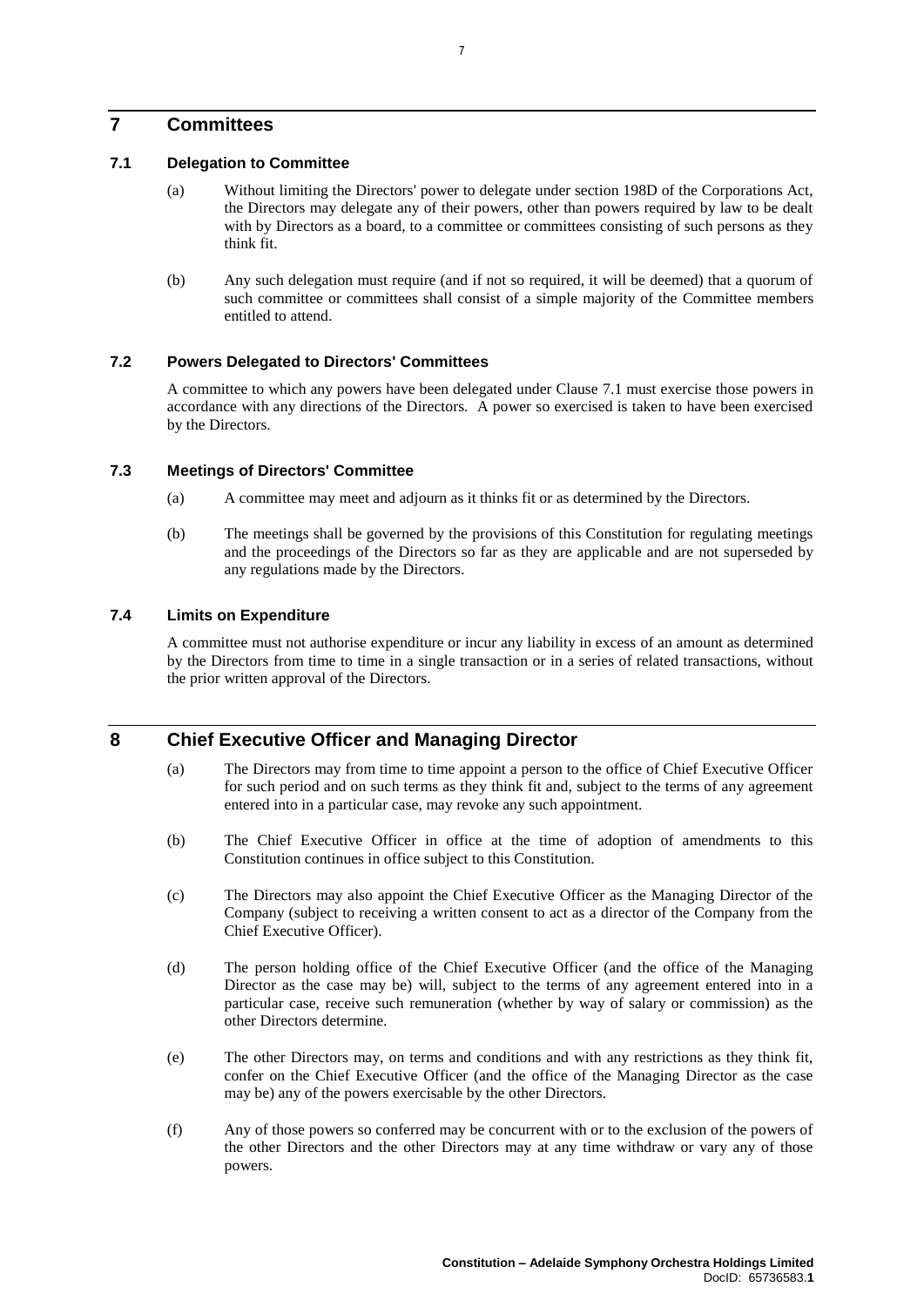(g) The Managing Director's appointment (and his or her appointment as a Director) automatically ceases in accordance with Clause [4.4\(k\).](#page-6-0)

# **9 Secretary**

A Secretary of the Company holds office on such terms and conditions, as to remuneration and otherwise, as the Directors determine. The Directors may at any time terminate the appointment of a Secretary. Any termination under this Clause will only be with respect to appointment to the office of Secretary.

# **10 Audit**

If required by the Corporations Act, the Company shall appoint a properly qualified Auditor or Auditors and shall regulate his or her remuneration and duties.

# <span id="page-11-0"></span>**11 Service of Documents**

# **11.1 Notices**

- (a) A notice may be given by the Company to any Member or Director by:
	- (i) personal service;
	- (ii) sending it by post to the address shown in the Register of Members or to the address supplied by that Member to the Company or the Director's usual place of address (as the case may be) for delivery of notices; or
	- (iii) if the Member or Director has so requested in writing, by facsimile transmission to a number or by electronic transmission to an address, in each case specified in writing by the Member or Director (as the case may be).
- (b) Subject to this Constitution, a notice may be given by a Member or Director to the Company:
	- (i) by serving it on the Company at the Registered Office;
	- (ii) by sending it by pre-paid post to the Registered Office; or
	- (iii) by sending it to the principal facsimile number at the Registered Office.
- (c) Where a notice is sent by post, service of the notice will be deemed to be effected by properly addressing, prepaying and posting a letter containing the notice, and to have been effected:
	- (i) in the case of a notice of a meeting, on the day after the date of its posting; and
	- (ii) in any other case, at the time at which the letter would be delivered in the ordinary course of post.
- (d) Where notice is given by facsimile or electronic transmission, service of the notice will be deemed to have been effected on the Business Day the Company transmits the facsimile or electronic transmission to the facsimile number or electronic address specified by the Member or Director (if transmitted on a non-Business Day, the transmission date is deemed to be the next Business Day), unless the Company has reason to believe that the transmission was not successful.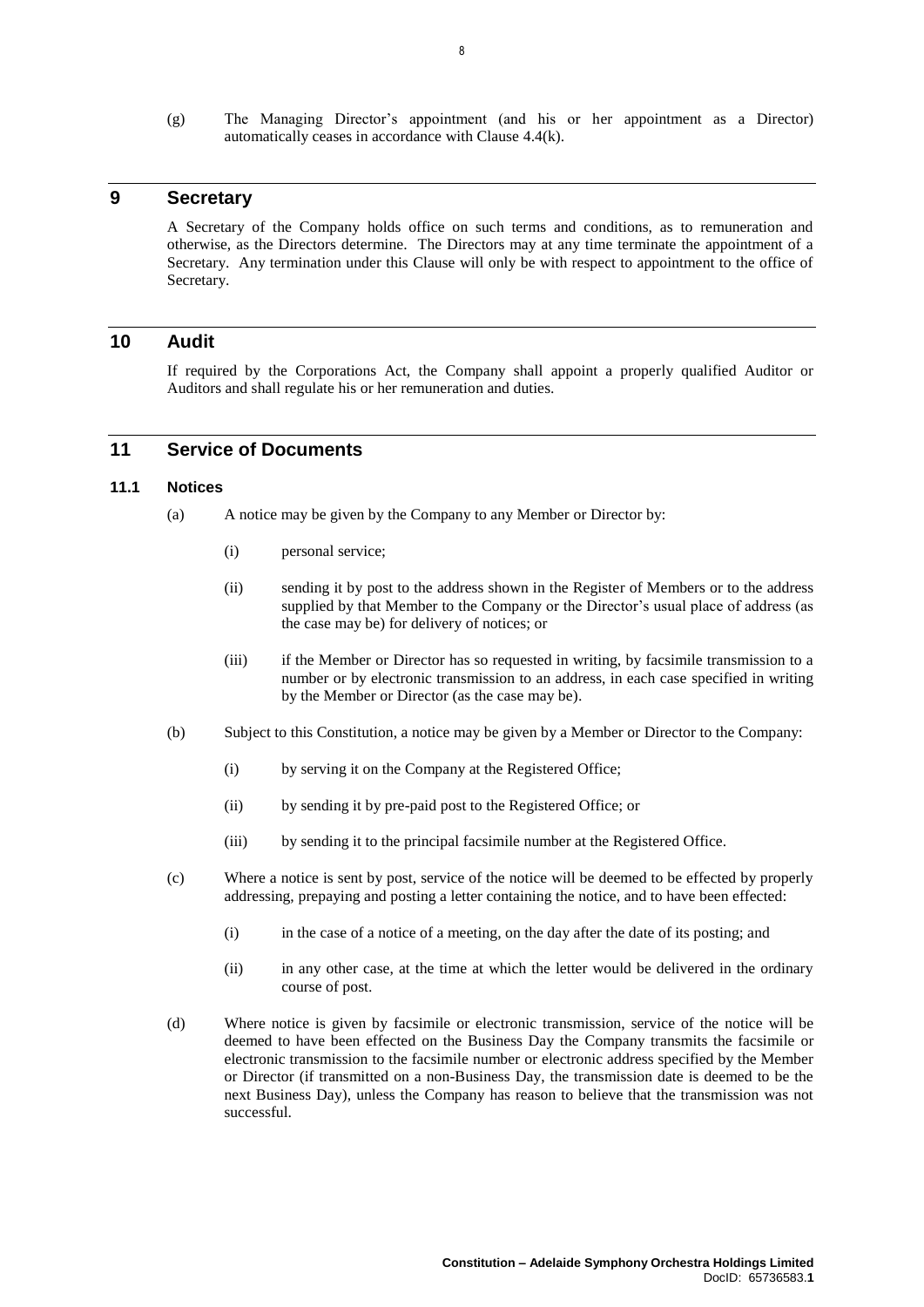# **12 Winding Up**

If upon the winding up or dissolution of the Company there remains any property, after the satisfaction of all the Company's debts and liabilities, the property shall not be paid to or distributed among the Members of the Company, but shall be given or transferred to such fund, authority or institution:

- (a) having objects similar to the objects of the Company and which shall prohibit the distribution of its or their income and property amongst its and their members to an extent at least as great as is imposed on the Company by virtue of Clause [3;](#page-4-1) and
- (b) having eligibility for tax deductibility of gifts under Subdivision 30-B, section 30-100 of the *Income Tax Assessment Act 1997*,

to be determined by the Members of the Company at or before the time of dissolution, and in default thereof, by such judge of the Supreme Court of South Australia as may have or acquire jurisdiction in the matter.

# <span id="page-12-2"></span><span id="page-12-0"></span>**13 Indemnity**

- <span id="page-12-1"></span>(a) Every person who is or has been a Director, Secretary or executive officer of the Company will be indemnified (**Indemnified Person**), to the maximum extent permitted by law (but subject to any limitation agreed between the Company and that person from time to time), out of the property of the Company against:
	- (i) any liability incurred to another person (other than the Company or its related bodies corporate) as such an officer unless the liability arises out of conduct involving a lack of good faith or conduct known to the person to be wrongful; and
	- (ii) any liability for costs and expenses incurred by that person:
		- (A) in defending any proceedings relating to that person's position with the Company, whether civil or criminal, in which judgment is given in that person's favour or in which that person is acquitted or which are withdrawn before judgment; or
		- (B) in connection with any application in relation to any proceedings relating to that person's position with the Company, whether civil or criminal, in which relief is granted to that person under the Corporations Act by the court.
- (b) The Company need not indemnify a person as provided for in Clause [13\(a\)](#page-12-0) in respect of a liability to the extent that the person is entitled to an indemnity in respect of that liability under a contract of insurance.
- (c) To the extent permitted by law and without limiting the powers of the Company, the Directors may authorise the Company to, and the Company may enter into any:
	- (i) documentary indemnity in favour of; or
	- (ii) insurance policy for the benefit of,

a person who is, or has been, a Director, Secretary, Auditor, employee or other officer of the Company, which indemnity or insurance policy may be in such terms as the Directors approve and, in particular, may apply to acts or omissions prior to or after the time of entering into the indemnity or policy.

(d) The benefit of each indemnity given in Clause  $13(a)(i)$  continues, even after its terms or the terms of this paragraph are modified or deleted, in respect of a liability arising out of acts or omissions occurring prior to the modification or deletion.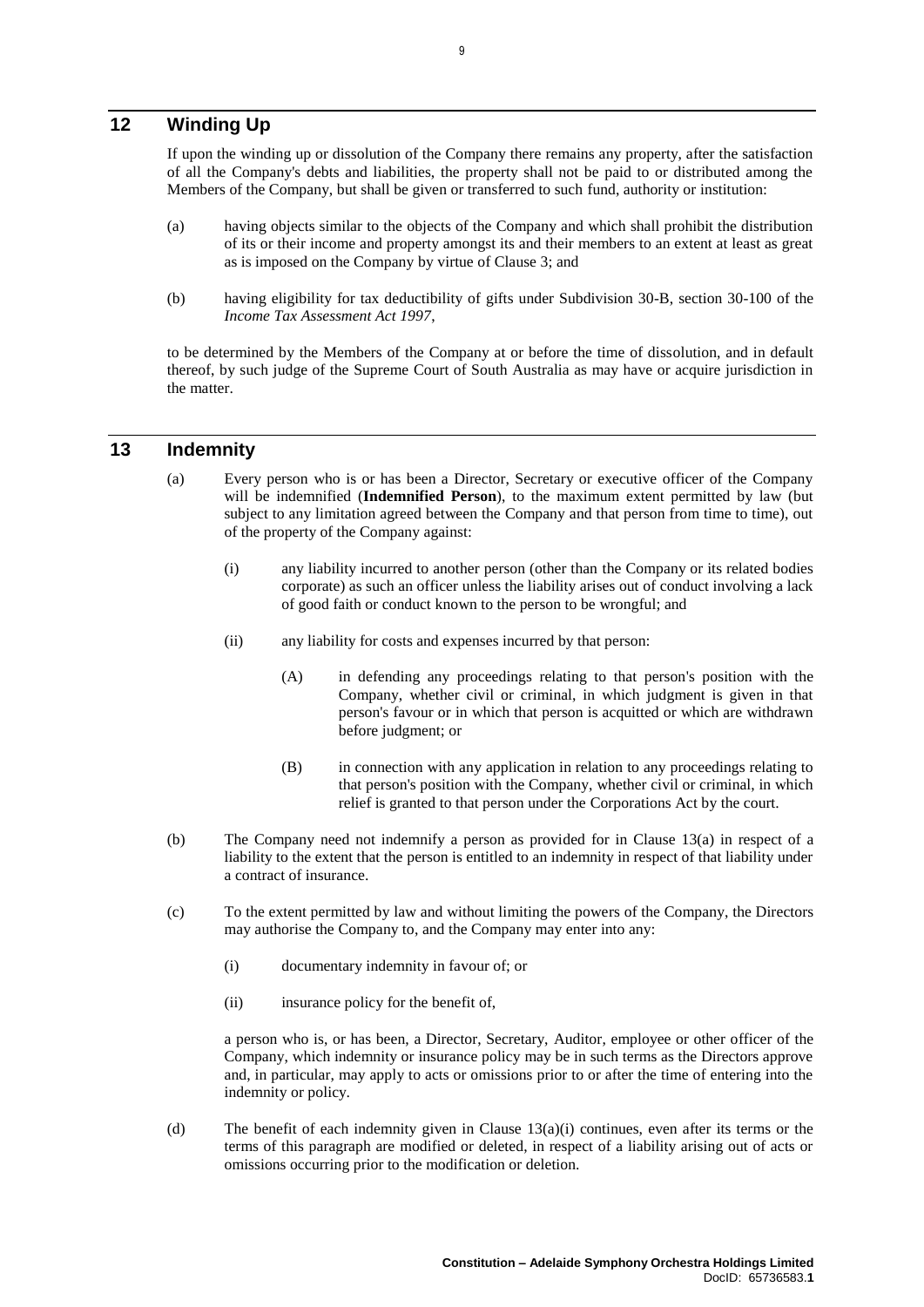- (e) An Indemnified Person must:
	- (i) give notice to the Company promptly on becoming aware of any claim against him or her that may give rise to a right to be indemnified under Clause [13;](#page-12-2)
	- (ii) take such action as the Company reasonably requests to avoid, dispute, resist, appeal against, compromise or defend any claim or any adjudication of a claim;
	- (iii) not make any admission of liability in respect of or settle any claim without the prior written consent of the Company;
	- (iv) allow the Company or its insurers to assume the conduct, negotiation or defence of any claim and, on request by the Company, render all reasonable assistance and cooperation to the Company or its insurers in the conduct of any claim, including giving the Company or its insurers any document, authority or direction that the Company or its insurers may reasonably require for the prosecution or advancement of any counterclaim or cross-claim; and
	- (v) notify any claim to an insurer or any other person who may be liable to indemnify him or her in respect of that claim and promptly take all reasonable steps to enforce all the his or her rights against the insurer or other person.

# **14 Amendment**

This Constitution may be amended in accordance with section 136 of the Corporations Act.

# **PART C: NON-COMMON PROVISIONS**

# **15 Limited Liability**

- (a) The liability of Members of the Company is limited.
- (b) Every Member of the Company undertakes to contribute to the assets of the Company in the event of it being wound up during the time that he or she is a Member or within one year afterwards for payment of the debts and liabilities of the Company contracted before he or she ceased to be a Member and of the costs, charges and expenses of winding up and for adjustment of the rights of contributories among themselves such amount as may be required not exceeding the sum of twenty dollars (\$20).

# **16 Membership**

# **16.1 Members**

The Directors for the time being of the Company shall be Members of the Company and only Directors of the Company may be Members of the Company.

### **16.2 Cessation of Membership**

A Member shall cease to be a Member of the Company if that Member ceases to hold office as a Director.

# **17 Subscriptions**

The subscription fee and annual membership fee (if any) payable by Members shall be those amounts as the Directors may from time to time prescribe.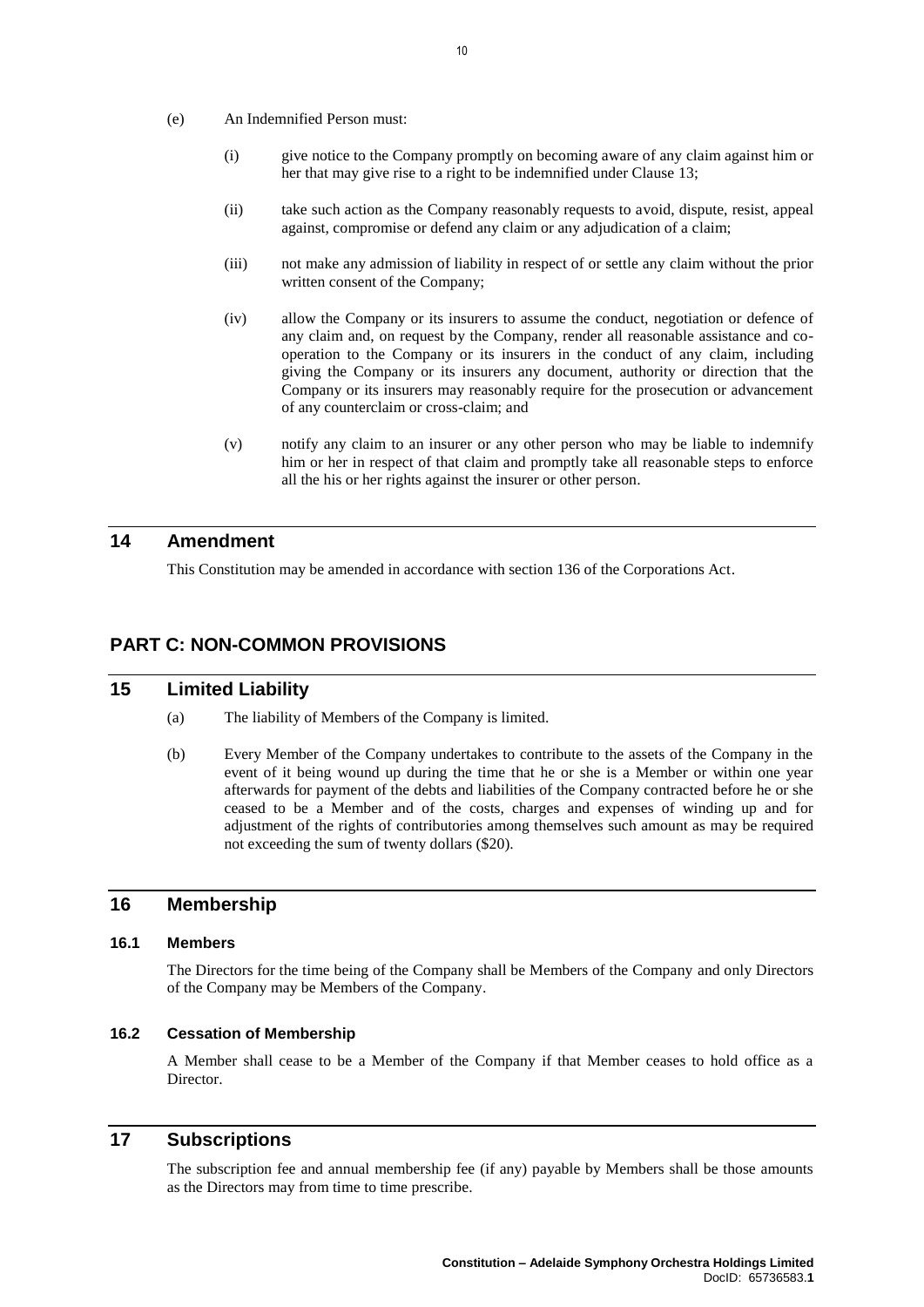# **18 General Meetings**

# **18.1 Annual General Meeting**

- (a) Annual general meetings of the Company are to be held in accordance with the Corporations Act.
- (b) The business of an annual general meeting is to receive and consider the profit and loss account, the balance sheet, and the reports of the Directors and Auditor and to transact any other business of which notice has been duly given under this Constitution.

#### **18.2 Convening General Meeting**

The Directors may convene and arrange to hold a general meeting of the Company whenever they think fit and must do so if required to do so under the Corporations Act.

# **18.3 Notice of General Meeting**

- (a) Notice of a meeting of Members must be given in accordance with Clause [11](#page-11-0) of this Constitution and Part 2G.2, Division 3 of the Corporations Act.
- (b) A person may waive notice of any general meeting by giving notice in writing to the Company to that effect.

### **18.4 Persons Entitled to Notice of Meeting**

A Director, the Auditor and the Chief Executive Officer of the Company are entitled to receive notice of and to attend all annual general meetings of the Company and are entitled to speak at those meetings.

#### **18.5 Quorum for meeting of Members**

- (a) No business may be transacted at a meeting of Members unless a quorum is present at the time when the meeting proceeds to business and throughout the meeting.
- (b) At a meeting of Meetings, the number of Members whose presence in person is necessary to constitute a quorum shall consist of a simple majority of Members entitled to attend.

#### <span id="page-14-0"></span>**18.6 Cancellation or Postponement**

- (a) Where a meeting of Members (including an annual general meeting) is convened by the Directors they may, whenever they think fit, cancel or relocate the meeting or postpone the holding of the meeting to a date and time determined by them.
- (b) This Clause [18.6](#page-14-0) does not apply to a meeting convened in accordance with the Corporations Act by Members or by the Directors on the requisition of Members.

# **18.7 Notice of Cancellation or Postponement**

Notice of cancellation or postponement of a general meeting must state the reason for cancellation or postponement and the postponed date, time and location for the holding of the meeting and must be given:

- (a) to each Member; and
- (b) to each other person entitled to be given notice of a meeting of the Company's Members under the Corporations Act.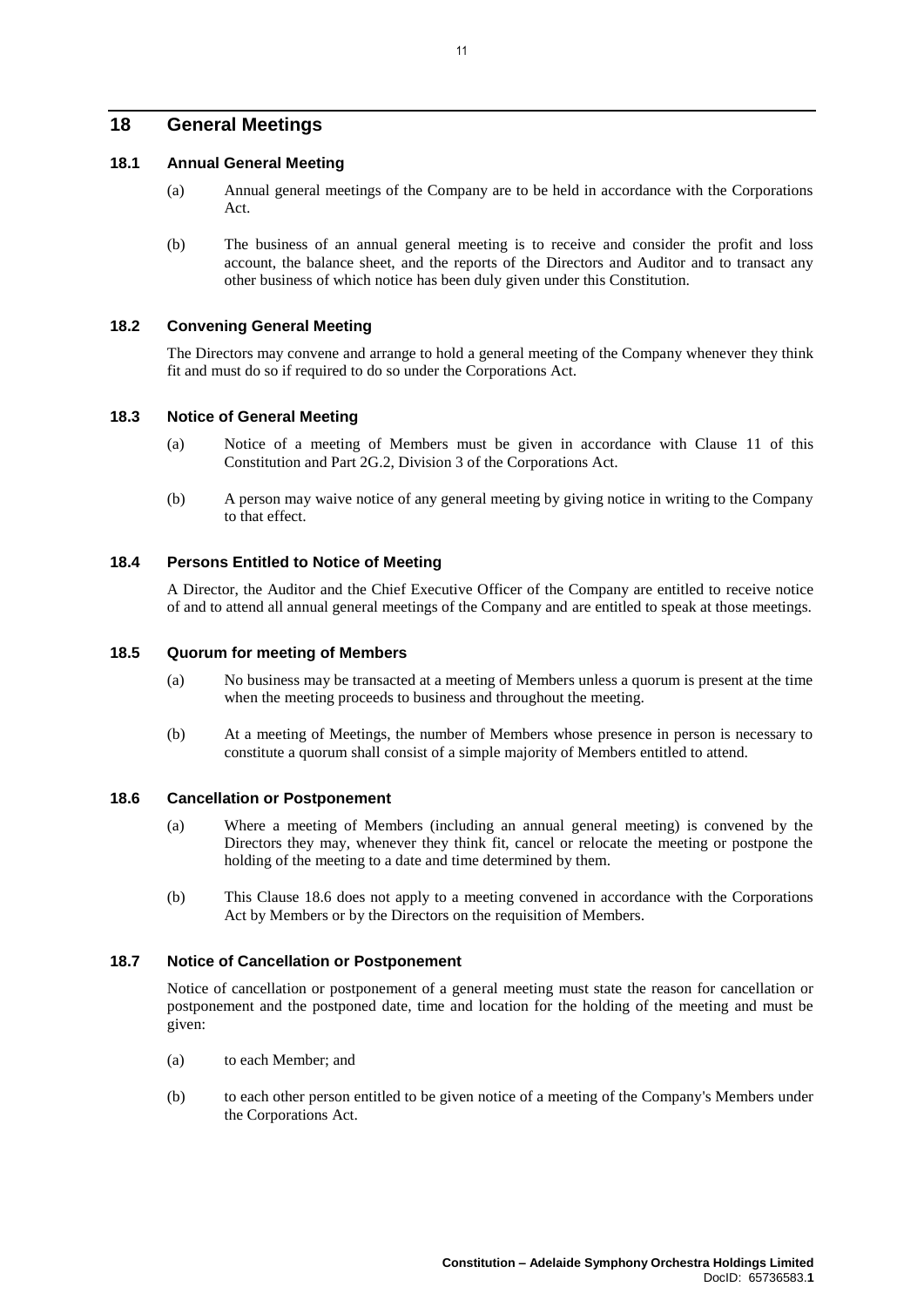### **18.8 Time for Postponement of Meeting**

The number of clear days from the giving of a notice postponing the holding of a general meeting to the date specified in that notice for the holding of the postponed meeting must not be less than the number of clear days' notice of the general meeting required to be given by the Corporations Act.

#### **18.9 Business at Postponed Meeting**

The only business that may be transacted at a general meeting the holding of which is postponed is the business specified in the notice convening the meeting.

#### <span id="page-15-0"></span>**18.10 Appointment of Proxy, Attorney or Representative**

- (a) Subject to the Corporations Act, a Member who is entitled to participate in and vote at a meeting of the Company may appoint a person as the Member's proxy, or may appoint a Representative or an attorney, to participate in and vote at all meetings or a specified meeting for the Member.
- <span id="page-15-1"></span>(b) An instrument appointing a proxy will be in writing under the hand of the appointer containing the information required by section 250A of the Corporations Act or of that appointer's attorney duly authorised in writing or, if the appointer is a corporation, either under the hands of a director and a director or secretary of the corporation or under the hand of a duly authorised officer or attorney of the corporation.
- (c) For the purposes of paragraphs [\(a\)](#page-15-0) and [\(b\)](#page-15-1) above, the Company receives documents when they are received at any of the following:
	- (A) the Company's registered office;
	- (B) a fax number at the Company's registered office; or
	- (C) a place, fax number or electronic address specified for the purpose in the notice of meeting.
- (d) An instrument appointing a proxy may specify the manner in which the proxy is to vote in respect of a particular resolution and, where an instrument of proxy so provides, the proxy is not entitled to vote on the resolution except as specified in the instrument.
- (e) An instrument appointing a proxy will be deemed to confer authority to demand or join in demanding a poll.
- (f) The documents to be received by the Company under the Corporations Act for an appointment of a proxy to be effective must be received by the Company at least 48 hours (or any shorter period as the Directors may permit) before the meeting commences or resumes (as the case may be).
- (g) For an instrument appointing an attorney to act on behalf of a Member at all meetings of the Company or at all meetings for a specified period to be effective, the following documents must be received by the Company at least 48 hours (or any shorter period as the Directors may permit) before commencement of the meeting or adjourned meeting at which the attorney proposes to vote:
	- (A) the power of attorney or a certified copy of that power of attorney; and
	- (B) any evidence that the Directors may require of the validity and non-revocation of that power of attorney.

#### <span id="page-15-2"></span>**18.11 Proxy, Attorney or Representative at Postponed Meeting**

Where: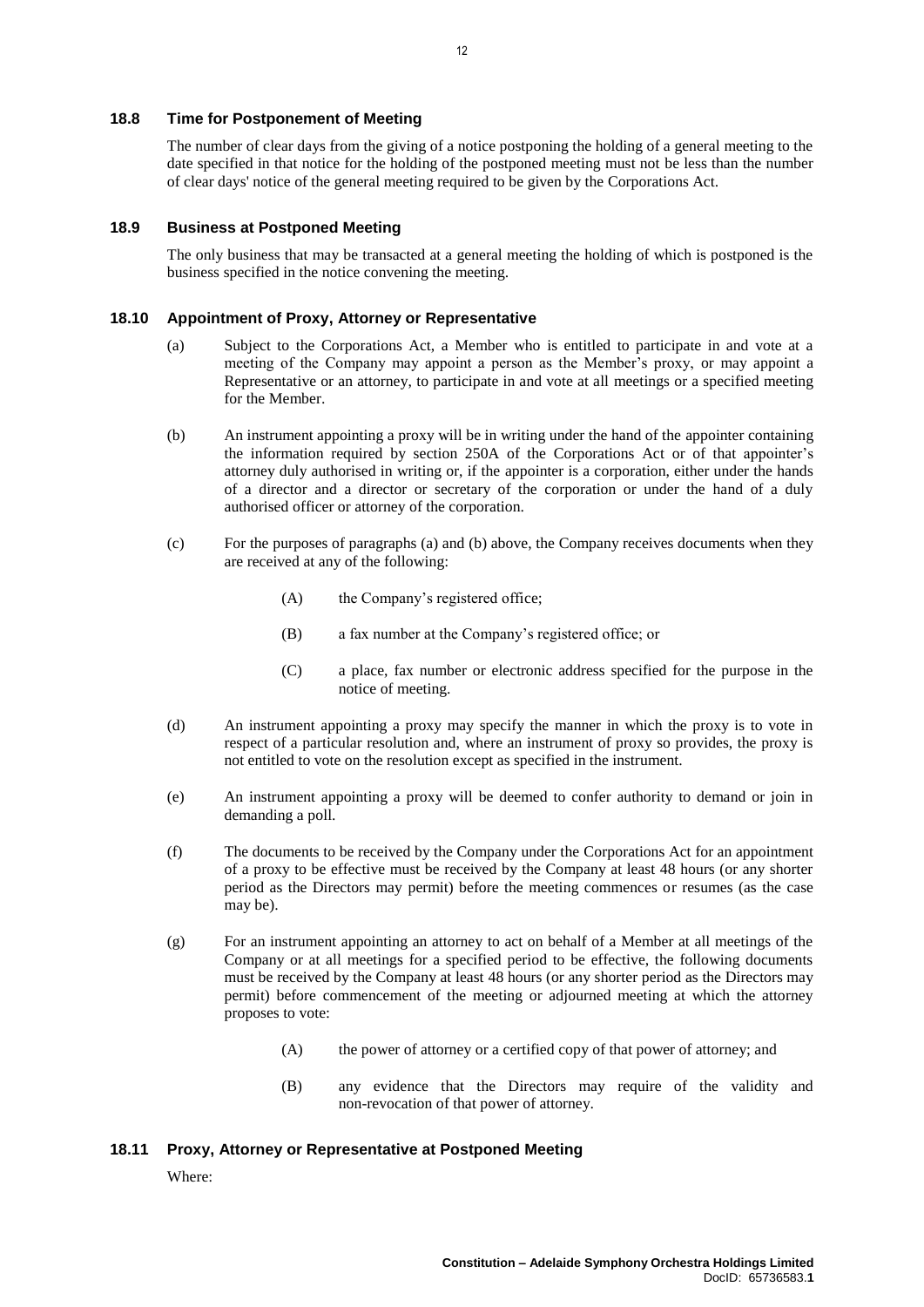- (a) by the terms of an instrument appointing a proxy or attorney or of an appointment of a Representative, a proxy or an attorney or a Representative is authorised to attend and vote at a general meeting to be held on a specified date or at a general meeting or general meetings to be held on or before a specified date; and
- (b) the date for holding the meeting is postponed to a date later than the date specified in the instrument of proxy, power of attorney or appointment of Representative,

then, by force of this Clause [18.11,](#page-15-2) that later date is substituted for and applies to the exclusion of the date specified in the instrument of proxy, power of attorney or appointment of Representative unless the Member appointing the proxy, attorney or Representative gives to the Company at the Registered Office notice in writing to the contrary not less than 48 hours before the time to which the holding of the meeting has been postponed.

#### **18.12 Non-Receipt of Notice**

The non-receipt of notice of a general meeting or cancellation or postponement of a general meeting by, or the accidental omission to give notice of a general meeting or cancellation or postponement of a general meeting to, a person entitled to receive notice does not invalidate any resolution passed at the general meeting or at a postponed meeting or the cancellation or postponement of a meeting.

# **18.13 Electronic Lodgment of Proxies**

The Directors may permit proxy appointments to be lodged electronically and, subject to any applicable law, may determine what will constitute acceptable authentication or signing of proxy appointments for the purpose of electronic lodgment, and may determine such other incidental matters or procedures as are necessary or desirable to permit or facilitate electronic lodgement of proxy appointments.

#### **18.14 Directors May Waive Requirements of Proxies**

Subject to the Corporations Act, the Directors may waive any requirements in relation to the form, execution and lodgment of appointments of a proxy, attorney or Representative and, in particular, may, upon the production of such other evidence as the Directors require to prove the validity of the appointment, accept an oral appointment of a proxy, attorney or Representative or an appointment that is not properly executed.

# <span id="page-16-0"></span>**19 Proceedings at General Meetings**

### **19.1 Reference to a Member**

Unless the contrary intention appears, a reference to a Member in this Claus[e 19](#page-16-0) means a person who is a Member, or is a proxy, attorney or Representative of that Member.

# **19.2 Quorum**

- (a) No business may be transacted at a general meeting unless a quorum is present at the time when the meeting proceeds to business and throughout the meeting.
- (b) At a general meeting, the number of Members whose presence in person is necessary to constitute a quorum shall consist of a simple majority of Members entitled to attend.

### **19.3 Quorum and Time**

If, within 30 minutes after the time appointed for a meeting, a quorum is not present, the meeting:

(a) if convened at the requisition of Members, is dissolved; and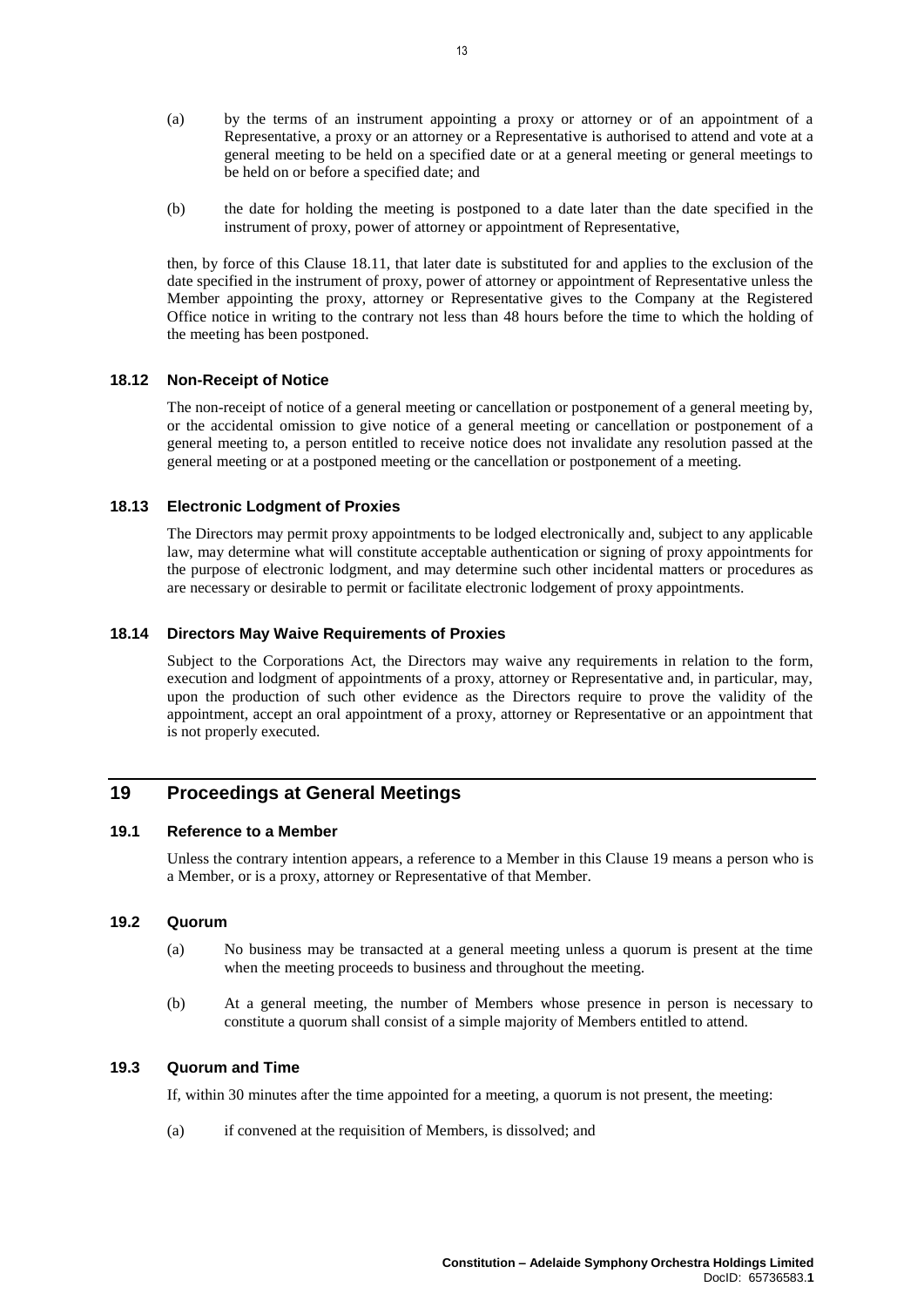(b) in any other case stands adjourned to the same day in the next week and the same time and place or to such other day, time and place as the Directors resolve and notify to the Members and others entitled to notice of the meeting.

### **19.4 Adjourned Meeting**

If, at an adjourned meeting, a quorum is not present within 15 minutes after the time appointed for the adjourned meeting, the meeting is dissolved.

#### **19.5 Chairperson of General Meeting**

The person appointed as Chairperson in accordance with Clause [6.6,](#page-9-0) or in his or her absence the Deputy Chairperson, shall preside as chairperson at a general meeting.

### **19.6 Absence of Chairperson**

If a general meeting is held and:

- (a) the Chairperson has not been elected by the Directors; or
- (b) the Chairperson is not present within 15 minutes after the time appointed for the holding of the meeting or is unable or unwilling to act,

the following may preside as chairperson of the meeting (in order of precedence):

- (c) the Deputy Chairperson;
- (d) a Director chosen by a majority of the Directors present (if more than one Director present);
- (e) the only Director present; or
- (f) a Member chosen by a majority of the Members present in person or by proxy, attorney or Representative.

#### <span id="page-17-0"></span>**19.7 Conduct of General Meetings**

The chairperson of a general meeting:

- (a) has charge of the general conduct of the meeting and of the procedures to be adopted at the meeting;
- (b) may require the adoption of any procedure which is, in the chairperson's opinion, necessary or desirable for proper and orderly debate or discussion and the proper and orderly casting or recording of votes at the general meeting; and
- (c) may, having regard where necessary to the Corporations Act, terminate discussion or debate on any matter whenever the chairperson considers it necessary or desirable for the proper conduct of the meeting,

and a decision by the chairperson under this Clause [19.7](#page-17-0) is final.

#### <span id="page-17-1"></span>**19.8 Adjournment of General Meeting**

(a) The chairperson of a general meeting may, at any time during the meeting, adjourn the meeting or any business, motion, question, resolution, debate or discussion being considered or remaining to be considered by the meeting either to a later time at the same meeting or to an adjourned meeting at any time and any place.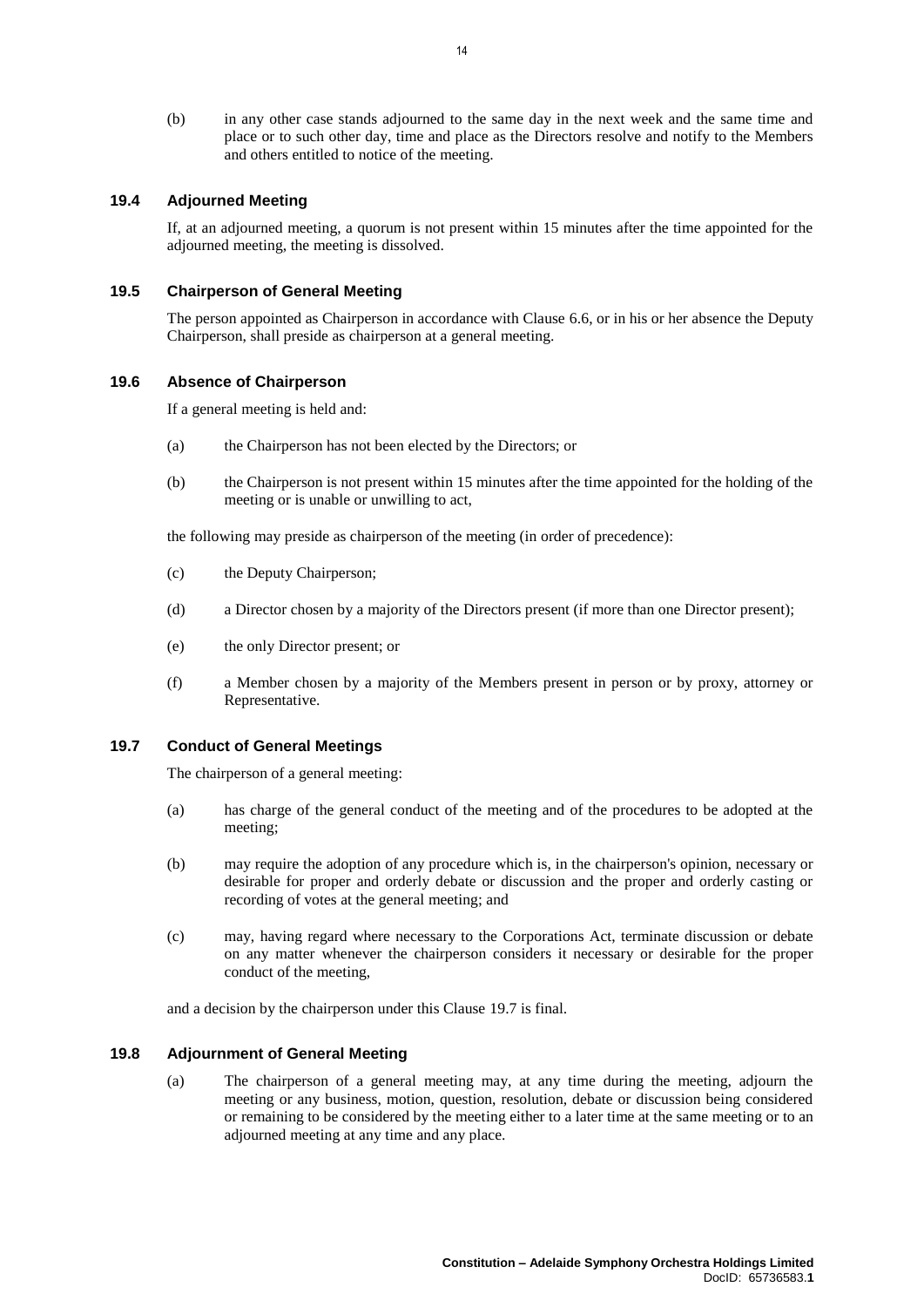- (b) In exercising the discretion in paragraph [\(a\),](#page-17-1) the chairperson may, but need not, seek the approval of the Members present. Unless required by the chairperson, a vote may not be taken or demanded by the Members present in respect of any adjournment.
- (c) Only unfinished business is to be transacted at a meeting resumed after an adjournment.

# **19.9 Notice of Adjourned Meeting**

It is not necessary to give any notice of an adjournment or of the business to be transacted at any adjourned meeting unless a meeting is adjourned for one month or more. In that case, notice of the adjourned meeting must be given as in the case of an original meeting.

#### **19.10 Questions Decided by Majority**

Subject to the requirements of the Corporations Act, a resolution is taken to be carried if a simple majority of the votes cast on the resolution are in favour of it.

#### **19.11 Casting Vote for Chairperson**

If there is an equality of votes, either on a show of hands or on a poll, the chairperson of the meeting is entitled to a casting vote in addition to any votes to which the chairperson is entitled as a Member or proxy or attorney or Representative.

#### **19.12 Declaration of Results**

- (a) At any general meeting, a resolution put to the vote of the meeting must be decided on a show of hands unless a poll is, before or on the declaration of the result on the show of hands, demanded:
	- (i) by the chairperson; or
	- (ii) by at least five Members present in person or by proxy or, in the case of a corporation, by Representative,

and the demand is not withdrawn.

- (b) A declaration by the chairperson that a resolution has on a show of hands been carried or carried unanimously, or by a particular majority, or lost, and an entry to that effect in the book containing the minutes of the proceedings of the Company, is conclusive evidence of the fact.
- (c) Neither the chairperson nor the minutes need state and it is not necessary to prove the number or proportion of the votes recorded in favour of or against the resolution.

#### **19.13 Poll**

- (a) If a poll is properly demanded, it must be taken in the manner and at the date and time directed by the chairperson and the result of the poll is the resolution of the meeting at which the poll was demanded.
- (b) No poll shall be demanded for the election of a chairperson.
- (c) A poll demanded on a question of adjournment must be taken immediately.
- (d) A demand for a poll may be withdrawn.
- (e) A demand for a poll does not prevent the continuance of the meeting for the transaction of any business other than the question on which the poll has been demanded.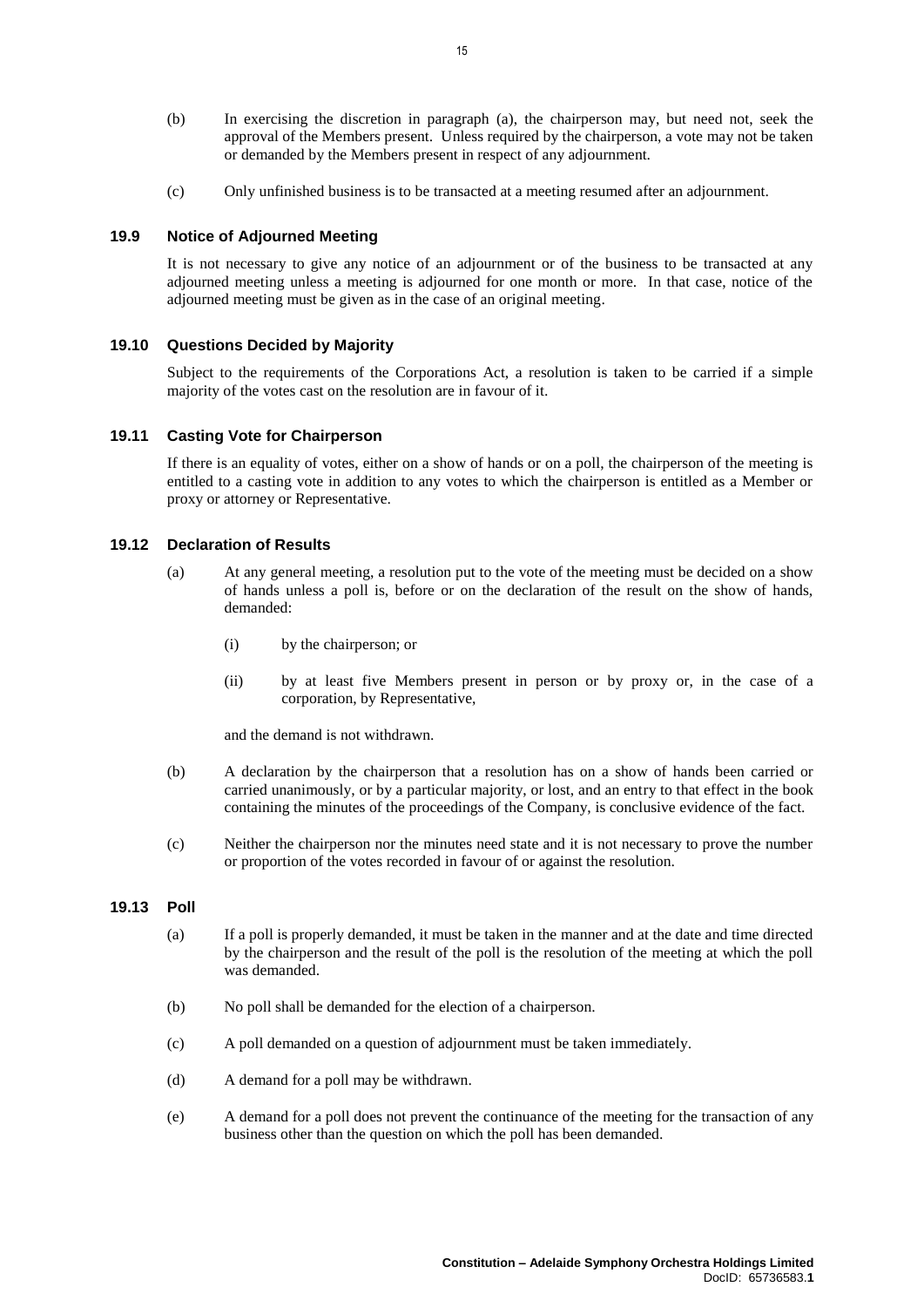#### **19.14 Entitlement to Vote**

- (a) Subject to any rights or restrictions contained in this Constitution on both a show of hands and a poll, each Member present in person and each other person present as proxy, attorney or Representative of a Member has one vote.
- (b) A Member is not entitled to vote at a general meeting unless all subscription fees and annual membership fees (if any) presently payable by the Member have been paid to the Company and the Member otherwise satisfies the qualifications for membership of the relevant class of membership.

#### **19.15 Votes of Two Proxies or Attorneys**

If a Member appoints two proxies or attorneys to vote on behalf of the Member and both proxies or attorneys are in attendance at a general meeting only the first person named in the instrument appointing the proxies or attorneys or, if they are named in separate instruments, the person whose surname is earlier in alphabetical sequence, may vote on behalf of that Member.

#### **19.16 Validity of Votes**

Unless the Company has received written notice of the matter before the start or resumption of the meeting at which a person votes as a proxy, attorney or Representative, a vote cast by that person is valid even if, before the person votes:

- (a) the appointing Member dies;
- (b) the Member is mentally incapacitated;
- (c) the Member revokes the appointment or authority; or
- (d) the Member revokes the authority under which the appointment was made by a third party.

# **19.17 Objection to Voting Qualification**

An objection to the right of a person to attend or vote at the meeting or adjourned meeting:

- (a) may not be raised except before or at that meeting or adjourned meeting; and
- (b) must be referred:
	- (i) if the objection is raised before the meeting, to the Directors; and
	- (ii) if the objection is raised at the meeting, to the chairperson of the meeting,

whose decision is final.

Subject to the Corporations Act, a vote not disallowed under the objection is valid for all purposes.

#### **19.18 Director Entitled to Notice of Meeting**

A Director is entitled to receive notice of and to attend all general meetings of the Company and is entitled to speak at those meetings.

### **19.19 Members' Resolution in Writing**

A resolution signed by all Members for the time being shall be as valid and as effectual as if it had been passed at a general meeting duly convened and constituted and the Members may sign separate copies of the resolutions or document circulated for that purpose.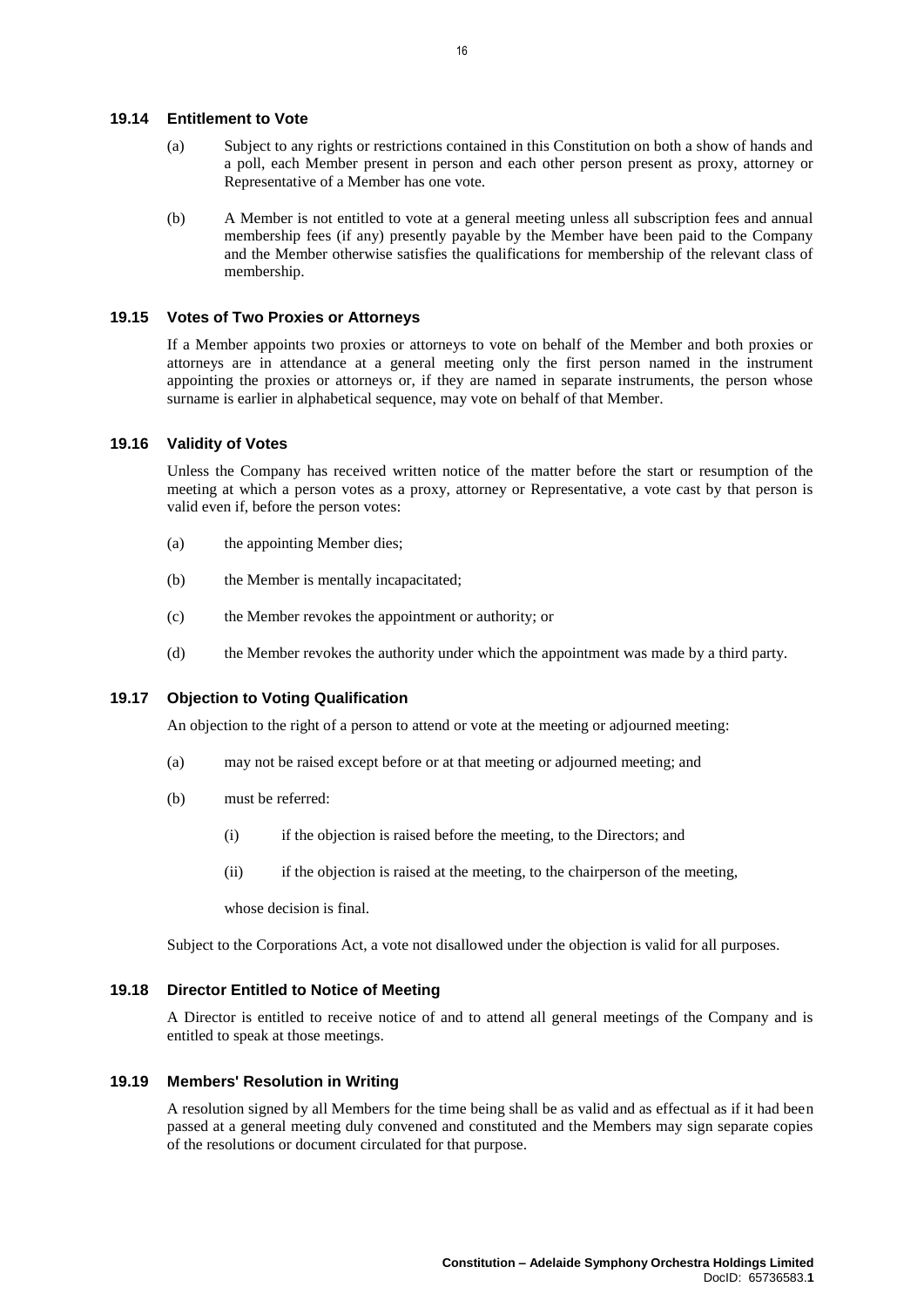# **20 Directors: Non-Common Provisions**

# <span id="page-20-0"></span>**20.1 Number of Directors**

- (a) The number of Directors is to be not less than 6 nor, subject to ordinary resolution of the Company in general meeting, more than 12.
- (b) Subject to paragraph [\(a\)](#page-20-0) and any ordinary resolution of the Company in general meeting, the number of Directors shall, from time to time, be determined by the Directors.
- (c) At least 2 Directors must ordinarily reside in Australia.
- (d) A Director must be a Member of the Company
- (e) A Director may be an employee of the Company an employee of Adelaide Symphony Orchestra Pty Ltd.

#### **20.2 Change of Number of Directors**

The Company in general meeting may, by resolution, increase or reduce the number of Directors and may also determine the rotation in which the increased or reduced number are to retire from office.

#### <span id="page-20-1"></span>**20.3 Appointment and Removal of Directors**

- (a) The Company may by resolution in general meeting appoint or remove Directors.
- (b) No Director will hold office beyond midnight on the third anniversary of the date of his or her appointment without being nominated for re-appointment, and re-appointed, under this Clause [20.3](#page-20-1) or under Clause [20.5.](#page-21-0)
- <span id="page-20-2"></span>(c) A person will not be eligible for appointment or re-appointment as a Director:
	- (i) if that person has served 2 consecutive 3 year terms as a Director unless:
		- (A) a period of 3 years following the conclusion of that second consecutive term has expired; or
		- (B) the Directors have resolved by Special Resolution that the person should be entitled to serve an additional term of up to 3 years.

# **20.4 Eligibility for Election**

Except for:

- (a) a person who is eligible for election or re-election under Clause [20.5;](#page-21-0) or
- (b) a person whose office as a Director becomes vacant by operation of the Corporations Act,

a person is not eligible for election as a Director at a general meeting of the Company unless a consent to act as Director signed by the person has been lodged at the Registered Office at least 10 Business Days before the general meeting.

Notice of every candidate shall be served by the Company on the Members at least 5 Business Days prior to the meeting at which the election takes place.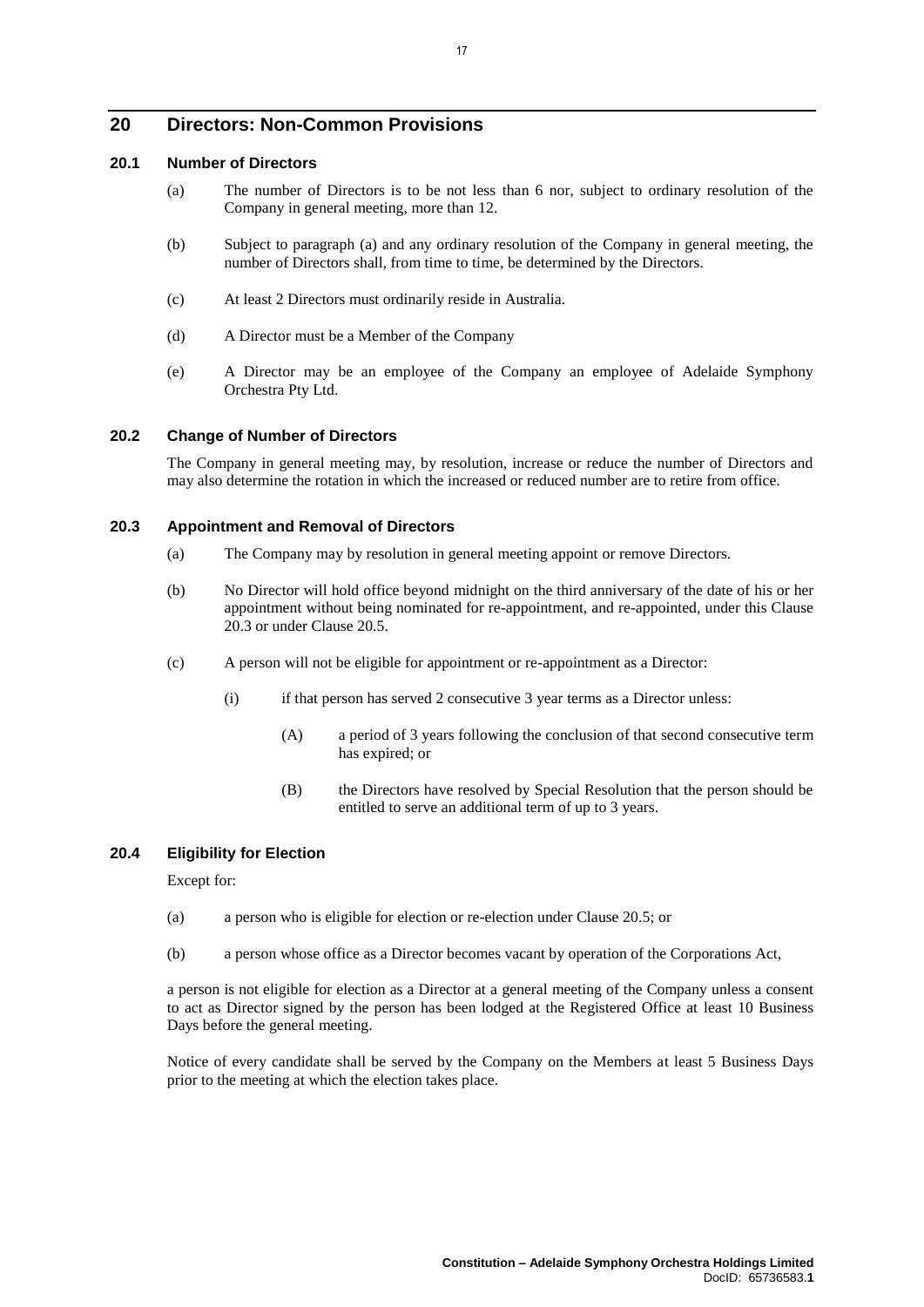<span id="page-21-0"></span>**20.5 Appointment by Directors**

- (a) The Directors may, at any time, appoint any person to be a Director provided the total number of Directors does not exceed the maximum number determined in accordance with Clause  $20.1(a)$ .
- (b) A Director appointed under this Clause [20.5](#page-21-0) shall, unless removed or his or her office vacated earlier in accordance with this Constitution, hold office until midnight on the third anniversary of the date of his or her appointment at which time he or she retires from office in accordance with clause [20.8\(a\)](#page-21-1) unless re-elected in accordance with this Constitution.

#### **20.6 Casual vacancy or additional Director**

Subject to clause [20.5,](#page-21-0) the Directors will have power at any time to appoint any other person as a Director either to fill a casual vacancy or as an addition to the Directors but the total number of Directors must not at any time exceed the maximum number under clause [20.1\(a\).](#page-20-0)

### **20.7 Advisers**

The Directors shall have the power to allow any person it sees fit to attend a meeting or meetings of the board of Directors or a board committee as an adviser. Such advisors may give advice to the board of Directors or a board committee and assist in the conduct of the business of the board or board committee as the Directors may deem necessary or expedient, but shall not be a Director, a board committee member nor be entitled to vote on any issue.

#### <span id="page-21-1"></span>**20.8 Retirement of Directors**

- (a) Each Director retires from office at midnight on the third anniversary of the date of his or her appointment.
- (b) Subject to clause [20.3\(c\),](#page-20-2) a retiring Director shall be eligible for re-election.

### **20.9 Remaining Directors May Act**

If, due to a vacancy or vacancies in the offices of Directors, the number of Directors is reduced below the minimum fixed by Clause [20.1\(a\),](#page-20-0) the continuing Directors may, except in an emergency, act only for the purpose of filling vacancies to the extent necessary to bring their number up to that minimum or to convene a general meeting of the Company.

# **PART D: COMMON MISCELLANEOUS PROVISIONS<sup>2</sup>**

# **21 Miscellaneous**

# **21.1 Definitions**

 $\overline{a}$ 

In this Constitution, unless the contrary intention appears:

"**ASO**" means the orchestral ensemble and associated support services trading under the name Adelaide Symphony Orchestra, presently owned and operated by Adelaide Symphony Orchestra Pty Ltd ACN 079 016 738.

"**Auditor**" means the appointed auditor of the Company.

"**Business Day**" means a day other than a Saturday, Sunday or public holiday in South Australia.

"**Chairperson**" means the chairperson of the Directors appointed pursuant to Clause [6.6.](#page-9-0)

<sup>2</sup> **NOTE:** The provisions in "Part D: Common Miscellaneous Provisions" of the Company's Constitution and Adelaide Symphony Orchestra Pty Ltd's Constitution are identical, except for the **exclusion** of the definitions of "Corporate Plan" and "ASO Holdings" in this Constitution.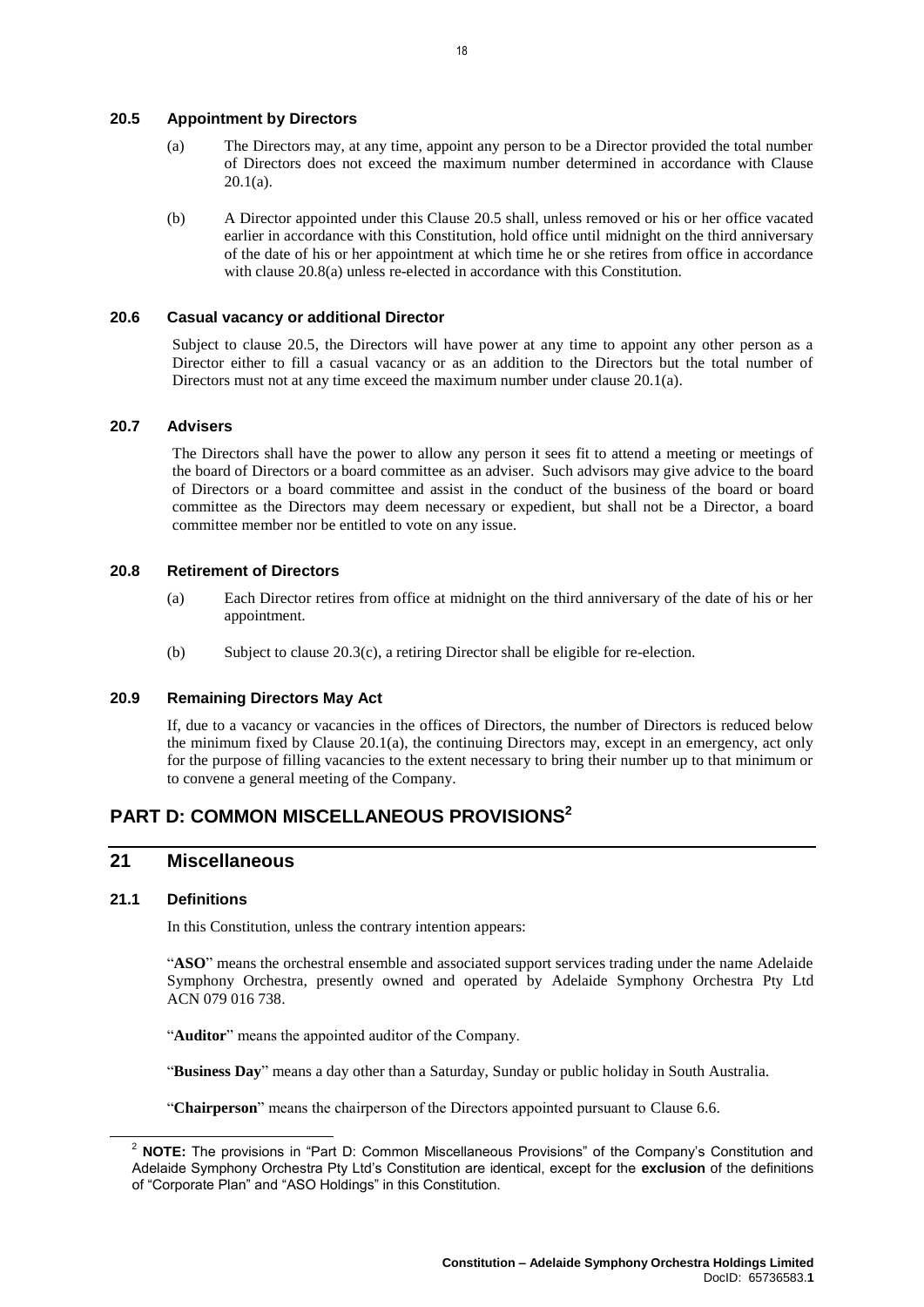"**Clause**" means a clause of this Constitution.

"**Code of Conduct**" means the code of conduct that applies to Directors (as amended from time to time).

"**Company**" means Adelaide Symphony Orchestra Holdings Limited ACN 122 259 036.

"**Confidential Information**" means all confidential, non-public or proprietary information regardless of how the information is stored or delivered, exchanged between the Company, Directors and its Members before, on or after the date of this Constitution relating to the business, technology or other affairs of the Company or the Members including all trade secrets, business plans, financial, marketing, systems, technology, ideas, concepts, know how, techniques, specifications, diagrams, models, functions, capabilities and designs (including without limitation, computer software or other information embodied in drawings or specifications), intellectual property or any other information which is indicated to be subject to an obligation of confidence, owned or used by or licensed to the Company.

"**Constitution**" means this constitution as amended from time to time.

"**Corporations Act**" means the *Corporations Act 2001* (Cth).

"**Deputy Chairperson**" means the deputy chairperson of the Directors appointed pursuant to Clause [6.6.](#page-9-0)

"**Director**" means a person holding office as a director of the Company.

"**Directors**" means all or some of the Directors acting as a board.

"**Managing Director**" means a managing director appointed under clause [8.](#page-10-1)

"**Member**" means a person entered in the Register as a member of the Company.

"**Register**" means the register of Members of the Company under the Corporations Act.

"**Registered Office**" means the registered office of the Company.

"**Representative**" means a person appointed to represent a corporate Member at a general meeting of the Company in accordance with the Corporations Act.

"**Secretary**" means a person appointed as a secretary of the Company pursuant to the Corporations Act and, where appropriate, includes an acting secretary and a person appointed by the Directors to perform all or any of the duties of a secretary of the Company.

"**Special Resolution**" means a resolution passed by at least 75% of the votes cast by Directors entitled to vote on the resolution.

# **21.2 Interpretation**

In this Constitution, unless the contrary intention appears:

- (a) words or expressions importing a gender include each other gender;
- (b) words or expressions denoting individuals include corporations, firms, unincorporated bodies, government authorities and instrumentalities;
- (c) words or expressions importing the singular include the plural and vice versa;
- (d) a reference to legislation or a provision of legislation includes: